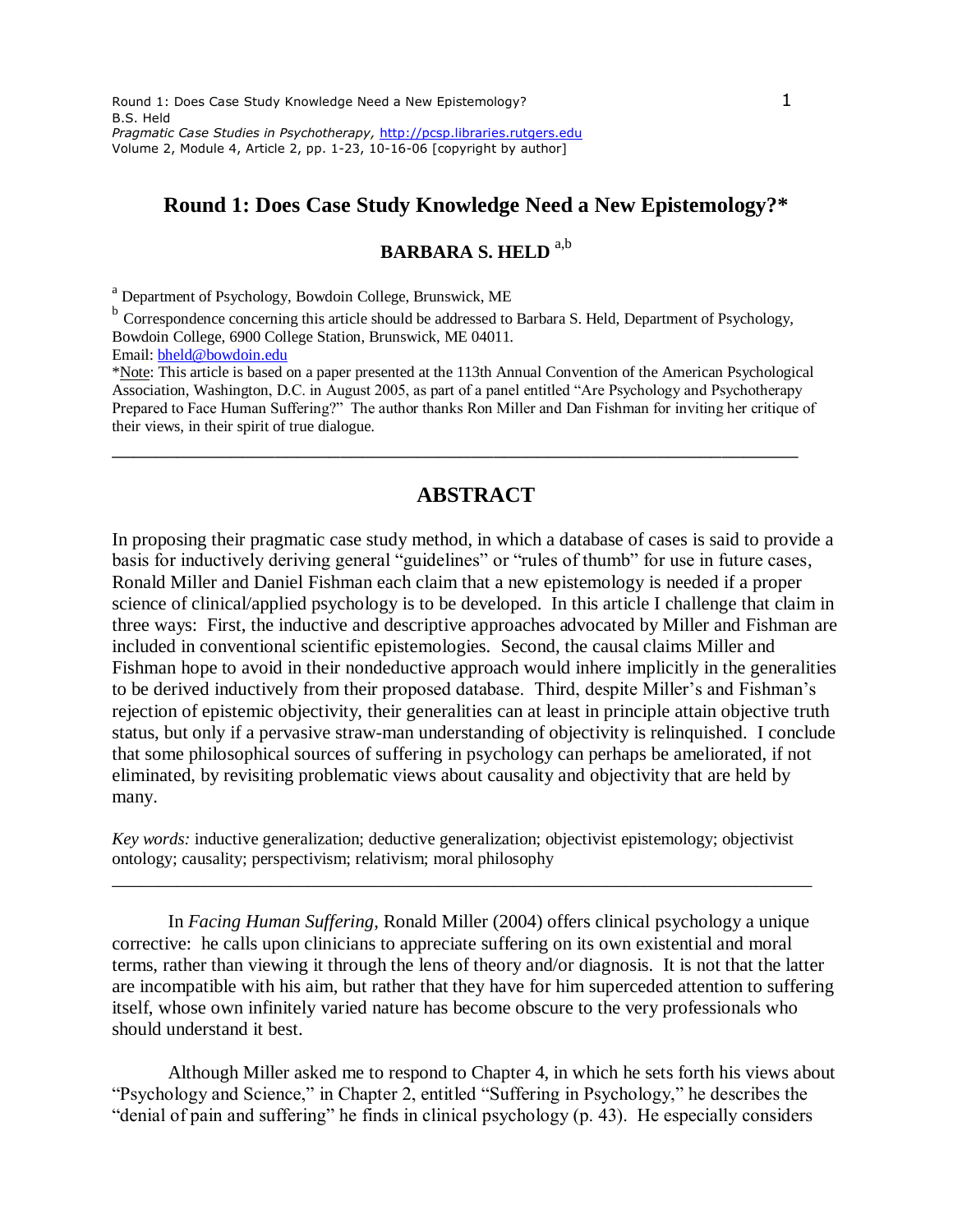current attempts to treat suffering to be reductionistic, in that all too often suffering itself is seen as merely epiphenomenal. It is worth quoting him on this:

> In clinical psychology, psychiatry, and the other mental health professions the amelioration of the suffering experienced by clients has been replaced by—and, I would argue, reduced to—a concern with eliminating what are construed as the symptoms or manifestations of mental disorders, disabilities, diseases, and dysfunctions. The client's agony, misery, or sorrow is viewed as a mere epiphenomenon to be replaced by a description of a clinical syndrome that is presumably more easily defined, measured, and scientifically explained as the consequence of some technical design flaw in the person's nervous system, cognitive processes, or learning environment that is amenable to change. Lost in the translation is the meaning to the person of the injury, harm, or loss incurred; the role of other individuals who contributed to or who are affected by the injury, harm, or loss; and any sense of the moral consequences or ethical impact of the same. (p. 39)

If I understand him correctly, Miller insists that general categories of disorder cannot adequately capture the uniquely personal, contextualized, and relational nature of human suffering—the personal, subjective experience of pain, whatever it's source or cause and external manifestations. In this we agree. So too we agree that therapy is a moral matter, in which the therapist is obligated to work to understand the unique features of each client's suffering as well as possible, so that she can respond optimally to just *this* person's pain. Thus, the particular nature of the suffering can never be known in advance; its full appreciation emerges in a true dialogical (or I-Thou) relationship. This form of relationship, as Maurice Friedman (1985) reminds us in *The Healing Dialogue in Psychotherapy*, is always unique to each dialogical encounter (see also Jopling, 2000). Hence, we arrive at the idiographic emphasis we find in Miller's call for a revisionist epistemology for clinical psychology, by way of the (pragmatic) case study method advocated by him and by Daniel Fishman (1999, 2001). This advocacy is expressed not least in their joint efforts to produce their new journal, *Pragmatic Case Studies in Psychotherapy*.

Does the case study method require the new epistemology on whose behalf Miller and Fishman argue? That is the question to which I direct the rest of my comments, as I focus on the chapter in Miller's book (Chapter 4) upon which I was asked by him to comment. My short answer to this question is, it does not. Here is where we may disagree. For if I understand Miller and Fishman correctly, despite some differences between them (e.g., Fishman's, 1999, 2001, approach is grounded more in philosophical pragmatism, whereas Miller's, 2004, pp. 210- 211, emphasis is more narrative), they both reject for clinical/applied psychology two mainstays that they find in conventional psychological science: (a) the search for causal laws, and (b) the adherence to an objectivist epistemology. And yet, I nonetheless find within their proposed approach to clinical science (a) claims of a causal nature and (b) the possibility of epistemic objectivity. The case study method can therefore be accommodated by the methods of mainstream or conventional (psychological) science—or so I argue.

To be sure, my argument depends on what we mean ontologically by "cause," and what we mean epistemologically by "objectivity." Disagreements about the meanings of these terms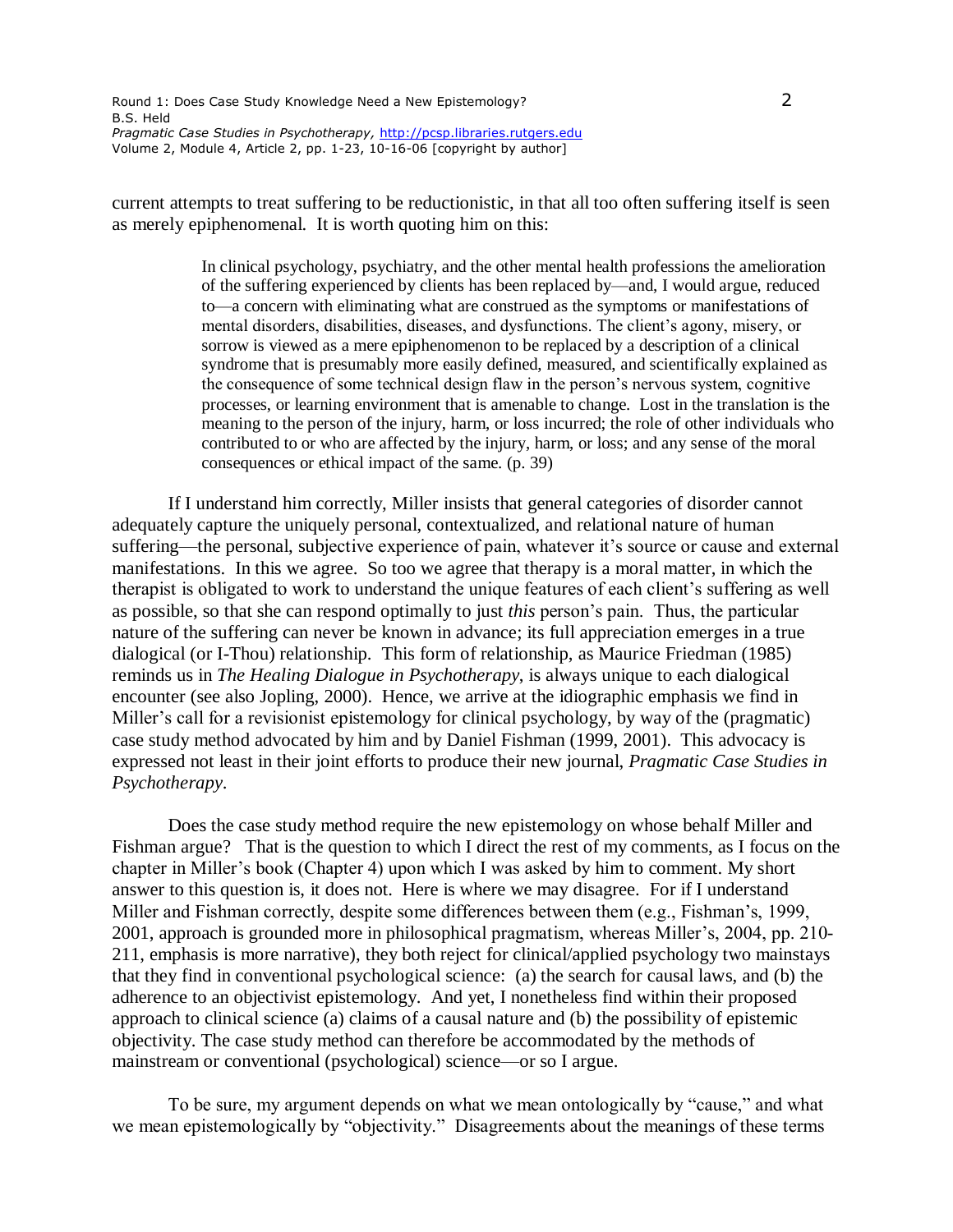have been the source of much suffering in psychology, as well as in philosophy of science in general. Throughout this article I will, where relevant, give preliminary attention to these complex matters, which I explore in considerable detail in my forthcoming volume *Psychology's Interpretive Turn* (Held, 2007). Here I turn to the case study method advocated by Miller and Fishman (e.g., Fishman, 1999, 2001; Fishman & Messer, 2005; Miller, 2004), to explain how causal claims and the possibility of epistemic objectivity may be seen to inhere in the generalities they intend to derive inductively from the database to which that method gives rise. If my analysis is right, then these sources of philosophical discord (if not bona fide suffering) in psychology may be a result of holding certain views about causality and objectivity, which views I challenge.

# **THE PRAGMATIC CASE STUDY METHOD**

## *The Existence of Causal Generalities*

## Induction and Deduction

To appreciate how causal claims are contained (at least implicitly) in the generalities to be derived inductively from the database that itself results from the deployment of the case study method, we must first appreciate how Miller and Fishman favor induction over deduction as a means to knowledge acquisition in clinical/applied psychology. Both Miller and Fishman reject the logical deduction of causal laws that they find in the "hypothetico-deductive model" of conventional science. These laws they equate not only with universality, but also with epistemic objectivity, which they (e.g., Fishman, 1999, p. 113; Miller, 2004, p. 118), among others (e.g., Bernstein, 1983), (problematically) presume brings with it absolute certainty, indubitability, or infallible knowledge. For example, Fishman (1999) said that "objectivists looked to logical positivism to identify and justify atomistic indubitables that corresponded to the nonlinguistic world" (p. 113). He then went on to discuss the Enlightenment-era quest for "rational 'certainty'" (p. 122). Miller (2004) wonders how

> in spite of the obvious humanness of the practice of science, . . . did the institution of science in the West come to be regarded as offering *certain, objective* [italics added] knowledge that was freed of the collective interests and biases of the professional scientists who conducted and interpreted the research? (p. 118)

Miller and Fishman therefore look with hope to induction, which on their view permits the uncertainty that must characterize knowledge about the ever-changing, contingent/minddependent human world, especially the human psychological world.

As Miller (2004, p. 125) and Fishman (2001, p. 276) clearly indicate, traditionally logical deduction refers to the way scientists arrive at the consequences of a general claim, in order to test the claim in experience. The philosopher Simon Blackburn (1994) put the matter succinctly in his definition of the "hypothetico-deductive method": "Most simply, a hypothesis is proposed, and consequences are deduced, which are then tested against experience. If the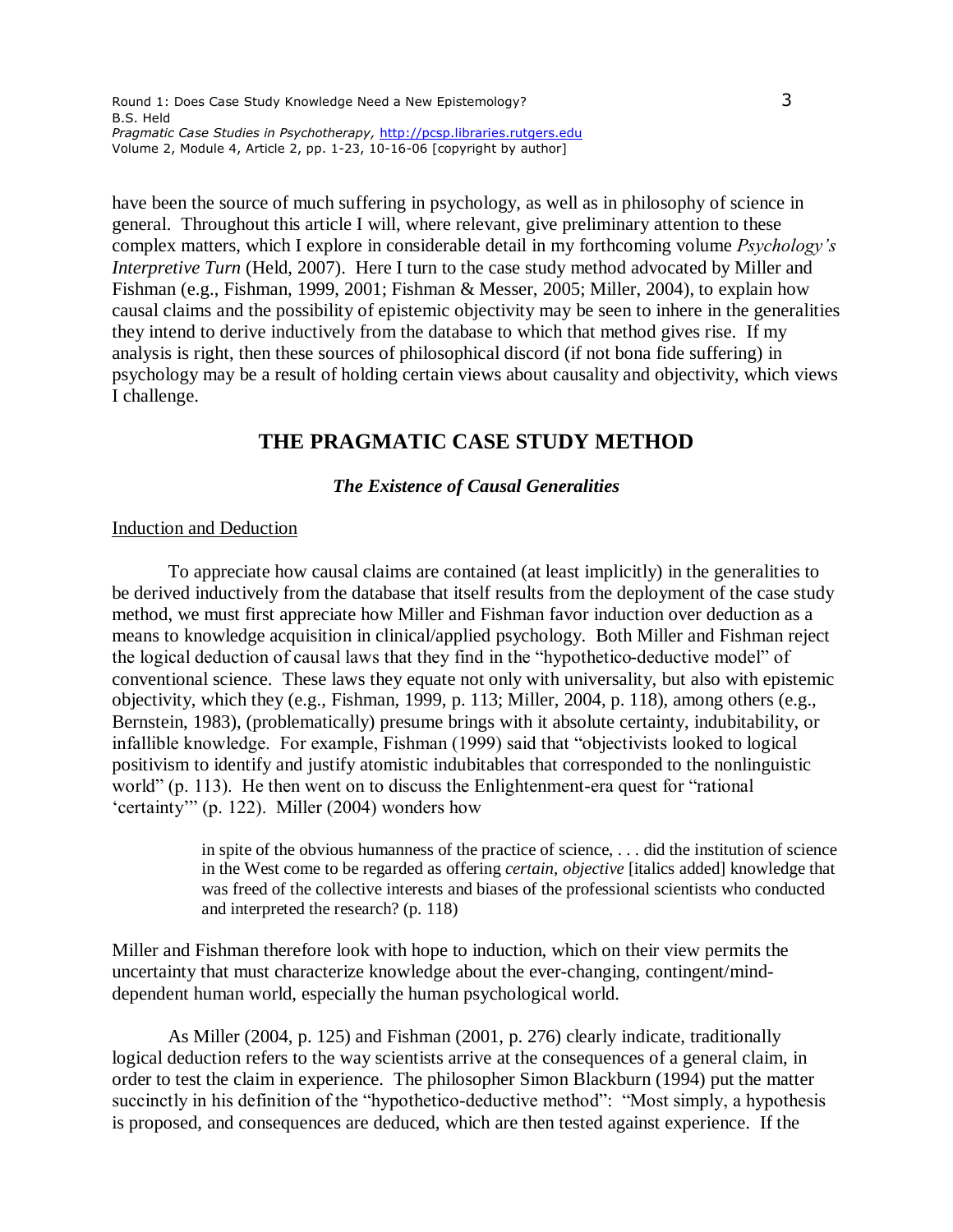hypothesis is falsified, then we learn from the attempt, and are in a position to produce a better one" (p. 182). Miller's (2004) discussion of the "covering law or hypothetic-deductive view of science" squares with Blackburn's view of this approach to science: as Miller states, "Science begins with a rational conjecture (a proposed law) about the relationship between or among phenomena" and then "a specific hypothesis must be generated that can be tested" (p. 125). About deduction Fishman (2001) says the "basic logic" is this: "Under experimental laboratory conditions, general quantitative laws about an objectively observable, physical world—including human action—would emerge as operationalized hypotheses deduced from general theory . . . [and then be] empirically tested" (p. 276).

In the quotations of that last paragraph, it is not immediately obvious that logical deduction refers to the way clinical/applied psychologists generalize empirical outcome findings to a new client or "any particular target case" (Fishman, 1999, p. 291). In any event, this is just what Fishman (2001) claims about the "traditional group study" (p. 280) of conventional clinical psychological science, in contrast to his proposed case study method, in which inductively generalizing to new cases allegedly obtains. (Though sometimes Fishman, 2001, p. 280, speaks of "inductively deriving generalizations" *themselves*; about this, more later.) In this next quotation, Fishman (2001) draws his distinction between deductively generalizing and inductive generalizing (to new cases) in conventional psychological science versus in the case study method, respectively:

> By experimentally or statistically "controlling" for the impact of contextual factors, a single [traditional] group study can test a general theory—say of mechanisms in phobia. . . . Results from this one study then have the *logical potential of deductively generalizing* to the treatment of all phobics. . . . In contrast, a collection of pragmatic case studies have the *empirical potential of inductively generalizing* to the treatment of certain kinds of phobics. . . . The extent of the generalization to a new situation depends on how much the context and focus of the collection of completed cases do in fact correspond with the context and focus of a new, ongoing case. (p. 280)

And elsewhere Fishman (1999) said,

A rising number of cases in the database increases the probability that there are specific cases that as a group generalize to any particular target case. While generalizing by logical deduction is not possible, as in the positivist paradigm, the pragmatic paradigm promises a viable way of attaining a reasonable degree of generalization without giving up context. (p. 291)

It is clear from these quotations that Fishman is rightly concerned with the preservation of the unique particularity and contextuality of human suffering. These are the very features of suffering which, recall, are core to Miller's (2004) own important formulation. However, because empirical propositions or claims about therapeutic outcomes are always at best probabilistic or statistical in nature, we can never be *logically certain* about the extension of such an empirical claim to any *particular* member of a relevant category, whether that category is defined at a more abstract level (e.g., all phobics) or a less abstract level (e.g., certain kinds of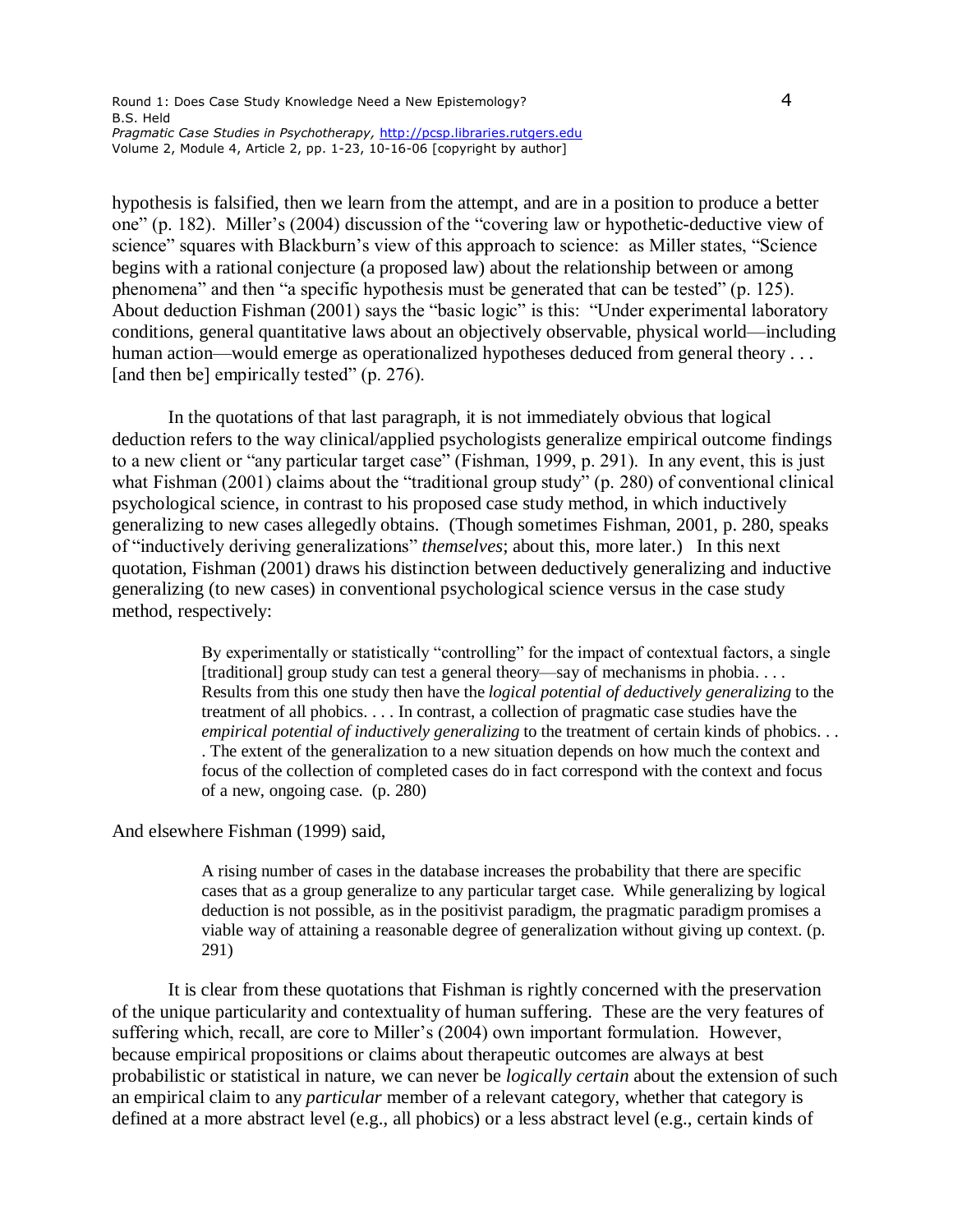phobics). Hence fallibility always obtains, as Fishman's reference to probability in that last quotation perhaps suggests. For example, if we hypothesize that cognitive therapy is beneficial for the treatment of "certain kinds of phobics" (to use Fishman's own illustration), then we can deduce consequences that follow logically from that claim, and we can make observations to see if those consequences hold. But we would never expect, in conventional science, to find that in *all* instances of what we take to be those certain kinds of phobics (or phobias) cognitive therapy will necessarily be beneficial. Thus we would never say merely by logical extension (or deduction) that any particular case of phobia must, of necessity, benefit from cognitive therapy, even if on balance the (causal) outcome proposition/claim that cognitive therapy relieves the suffering of certain kinds of phobics is well supported by the available evidence, including evidence in the form of the specific cases in the proposed database of cases.

Fishman and Miller seem to downplay the role of induction in conventional science, and this is as good a place as any to mention that, before turning to their own aspirations to derive clinical generalizations/generalities inductively. Even in the "hypothetico- deductive model" of science, which is by no means the only way in which science proceeds, there is room for induction. In a nutshell, we infer or arrive at "generals" (as Haack, 2003, calls them) based on observations of (or experience with) particulars. And even in natural science, which concerns itself with so-called brute (or mind-independent) entities, such as rocks, the nature of the categories can and do evolve over time, as more empirical knowledge is acquired inductively, in which case the categories can become more particularized.

That last point is important: it speaks to the descriptive function of science, quite apart from deducing the consequences of hypotheses, which can then be tested in the attempt to discover causal laws or at least causal generalities. The descriptive function of science is indeed emphasized in the case study method propounded by Miller and Fishman, but it is emphasized elsewhere too. For example, in "Social Psychology and Science," Rozin (2001)<sup>1</sup> argues that social psychologists have rushed to conduct experimental tests of hypotheses prematurely, in their attempts to emulate what they consider to be the methods of the natural sciences. In so doing, social psychologists have failed to notice that, developmentally speaking, natural scientists begin not with theory and experimentation, but with "extensive examination and collection of relevant phenomena and the description of universal or contingent invariances" (p. 3). Moreover, whatever *degree* of warrant obtains, natural scientists do not claim the absolute certainty that some in psychology impute to them. It is worth considering Rozin in his own words:

> In the more advanced sciences that social psychology would like to emulate, there is much more emphasis on phenomena and "description" than there is in social psychology, and there is less reliance on experiment. Such sciences, particularly the life sciences [e.g., evolutionary and molecular biology], also pay less attention to models and hypotheses and more attention to evidence as opposed to proof or "definitive" studies. . . . [A]s a result of a

<sup>&</sup>lt;sup>1</sup> I am indebted to Art Bohart for bringing this article to my attention.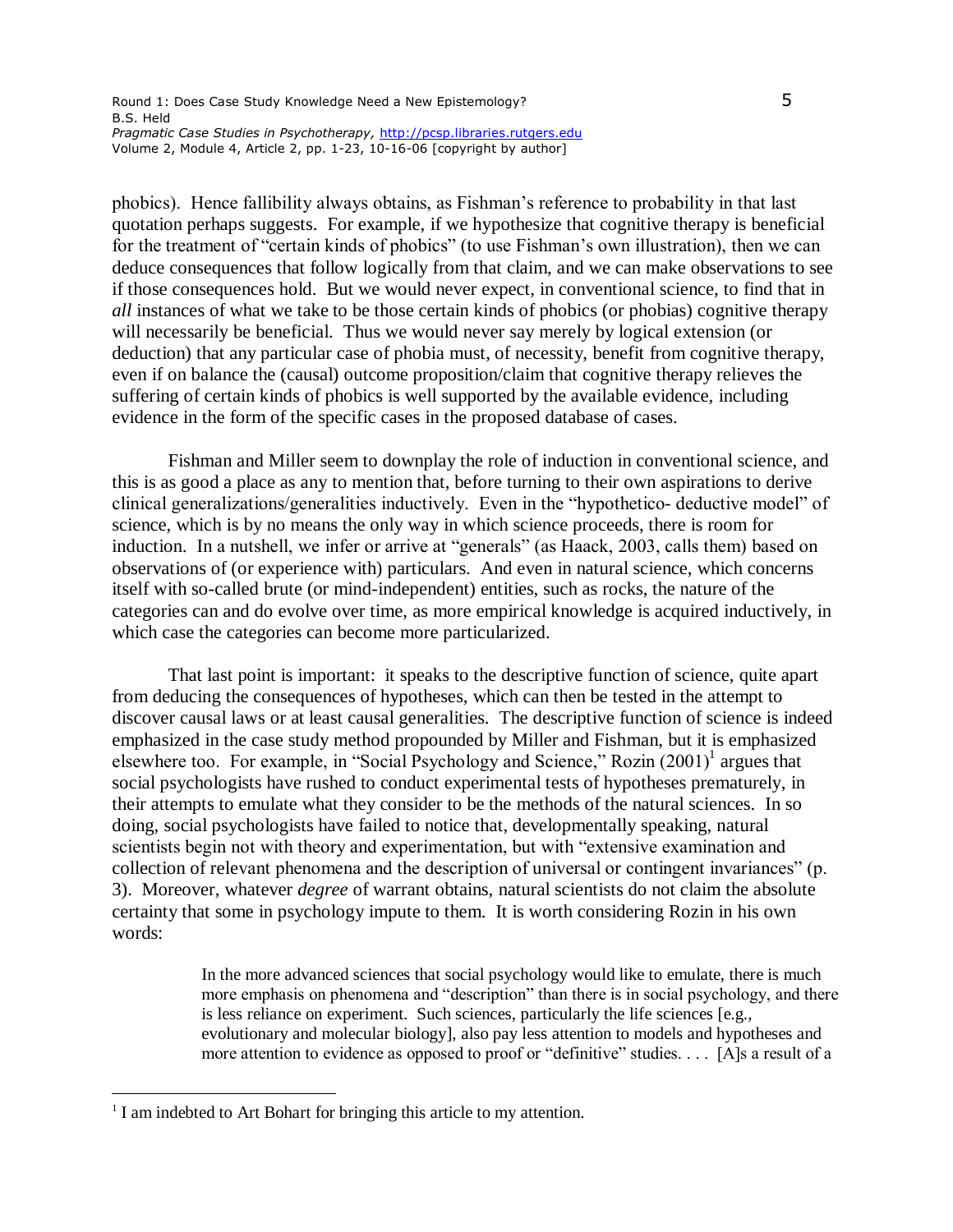misinterpretation of the approach of the basic natural sciences and a focus on design, experiment, and certainty over relevance, reality, and durability, much of the current field of modern social psychology has an unnecessarily narrow focus that . . . discourages the description of basic regularities in the social world. . . .

Natural science enterprises often start with a domain of interest and curiosity, usually some real-world phenomenon. A first step is often verification that the phenomenon actually occurs. This may often be followed by an attempt to explore the generality of the phenomenon. A more disciplined description or exploration of the phenomenon often then ensues, with an attempt to discover laws or invariances. Such ventures are often not theory motivated, but rather are motivated by an attempt to be precise about the world, with the idea in mind that future theories will have something to explain. . . . Most of the best early science (and much advanced science) is properly motivated by what I call *informed curiosity*. (pp. 3, 5)

All that Rozin says about social psychology can be said about clinical (or any other area of) psychology, and so there is nothing about the attempt to build generals *inductively and descriptively* that is at odds with the methods of conventional/mainstream science, natural or social. An inductive approach to the attainment of generals therefore requires no new epistemology. Indeed, when Fishman (2001) speaks of deriving *generalizations* themselves inductively (rather than "inductively" generalizing a clinical finding or result from a "collection of pragmatic case studies" to a new case, p. 280), he seems to be propounding just what Rozin advocates:

> Held [1995] and I are arguing for the pursuit in applied psychology of knowledge that is generalizable across persons and situations. While Held follows a more traditional, deductive approach in this pursuit, I am advocating a more descriptive and inductive approach, starting with the systematic description of many individual cases, and then inductively deriving generalizations as they emerge from cross-case analysis. (p. 280)

I am not sure on just what basis Fishman determines that I follow a more "traditional, deductive approach," although I do think deduction plays a part in determining the warrant for causal claims. In any case, elsewhere he (Fishman & Messer, 2005) clarifies what he means by "inductively deriving generalizations," in saying that they may consist in "applied psychology technologies for the effective amelioration of human problems" (p. 48). He also says that a "a bottom-up strategy that draws on both positivist and postmodern elements and themes, . . . [namely], the pragmatic case study method, . . . [allows] unifying themes within areas to emerge inductively through cross-case analysis" (Fishman & Messer, 2005, pp. 56-57). In due course I shall return to the issue of generality that inheres in Miller's and Fishman's proposed clinical/applied science. Here I call attention to the words of Katzko (2002), who, like Rozin, finds the search for "descriptive generalization" not only to characterize natural science, but also to be essential to it. In this quotation, the question of causation, to which I soon turn directly, appears:

> One alternative to the causal-law interpretation [of scientific method] is to view theory as a framework for descriptive generalization. The data are the particulars. . . . To get the most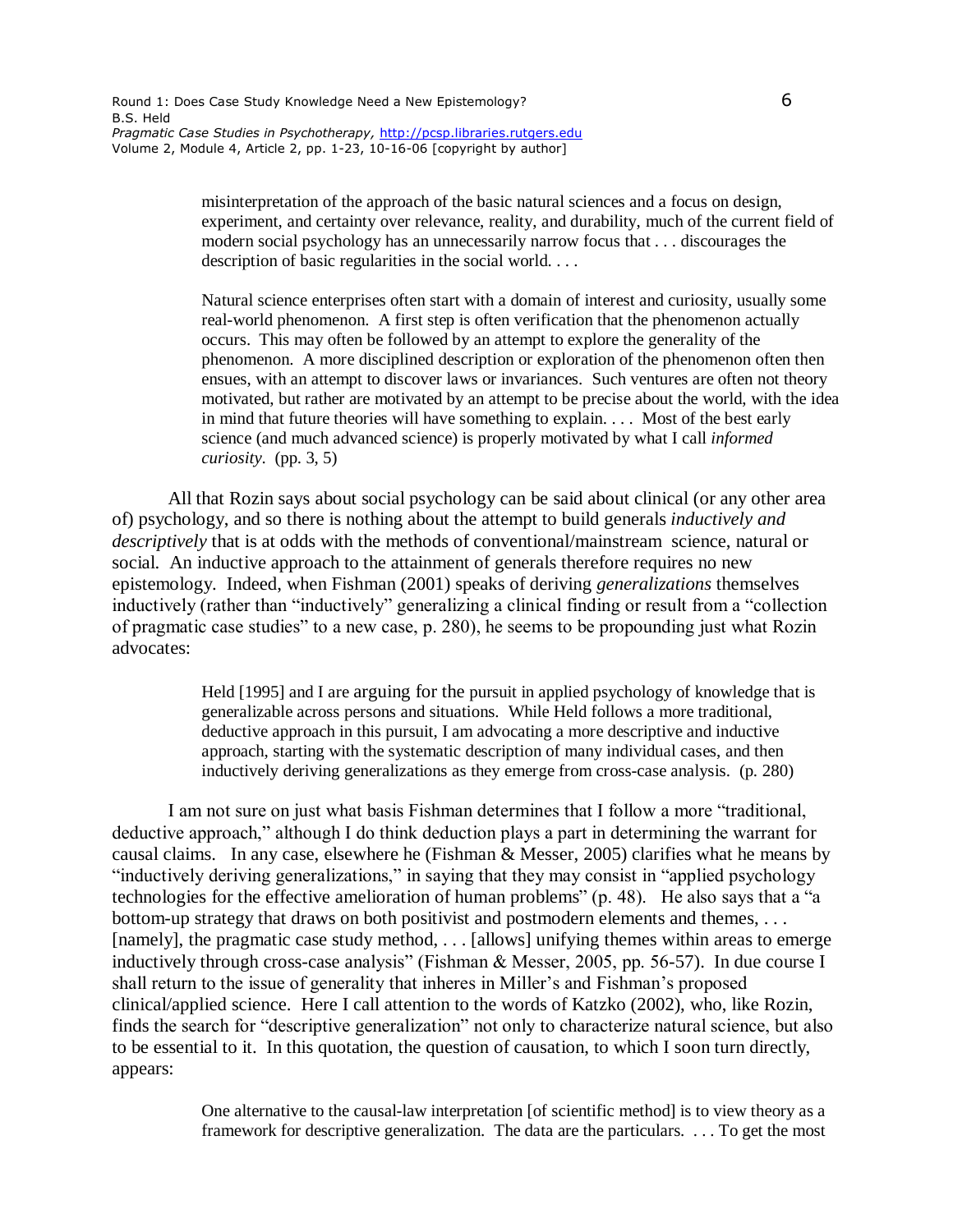out of the data, an effective strategy searches for similarities among diverse situations and similarities in the meanings of the descriptions of those situations. . . . There is nothing unscientific about descriptive generalization [which Katzko finds in, for example, astronomy and zoology]. (pp. 266, 268)

My point so far is this: there is nothing in Miller's and Fishman's appeal to induction to arrive descriptively at psychological knowledge (which, as we shall soon see, must, according to them, contain generals, or clinical generalizations, of some sort) that is at odds with conventional science, either natural or social.

#### Generals

Both Miller and Fishman say they support a clinical knowledge base derived inductively from an ever-expanding database of cases. The cases in the database can be grouped according to "unifying themes [that] emerge inductively" (Fishman & Messer, 2005, p. 57) and then matched to target cases to guide therapists in selecting interventions that have proven helpful in the past. As Fishman (1999), recall, put it, "A rising number of cases in the database increases the probability that there are specific cases that as a group generalize to any particular case" (p. 291). If, to stay with his example of phobia, new cases of phobia did not share some commonality with existing cases of phobia in the database, then the matching of new cases to old that Miller (2004, p. 259) and Fishman (1999, p. 133) seek could not obtain, and treatment could not be optimized. About matching, Miller (2004) said,

> Knowing, for example, that there are more than 60 cases on anxiety disorders, the user could then sort this subgroup further by theoretical orientation . . . , and age of client, or gender. Eventually, a clinical practitioner . . . could consult the collection and come away with three or four case studies that match the client on all four characteristics (age, gender, diagnosis, therapy orientation). (p. 259)

About matching, Fishman (1999) said, "These databases provide a vehicle for matching the contexts of particular past cases to the contexts of cases for which planning is needed—either new cases, or ongoing cases with unsuccessful results" (p. 133). Miller (2004) also said, "The plan of the archive is to accumulate case studies that document the successes and failures of the differing approaches to clinical treatment across the full spectrum of psychological problems (diagnoses)" (p. 257).

Thus, despite their emphasis on the unique particularity and context-dependence of psychological suffering, both Miller and Fishman rightly want a clinical science infused with generality, if not universality. Regarding universality Miller (2004) stated, "Universality is not very plausible in psychology," owing to the "context-dependent practical problems of living" (p. 129). Nonetheless, Miller and Fishman agree that without *some* degree of generality, there can be no clinical *knowledge*. And so, they clearly appreciate that if a *discipline* of clinical psychology is to obtain, they need "generals" of some sort. For example, Fishman (1999) says he seeks "guiding conceptions" (pp. 12, 236)—that is, "not as general laws, but as conceptual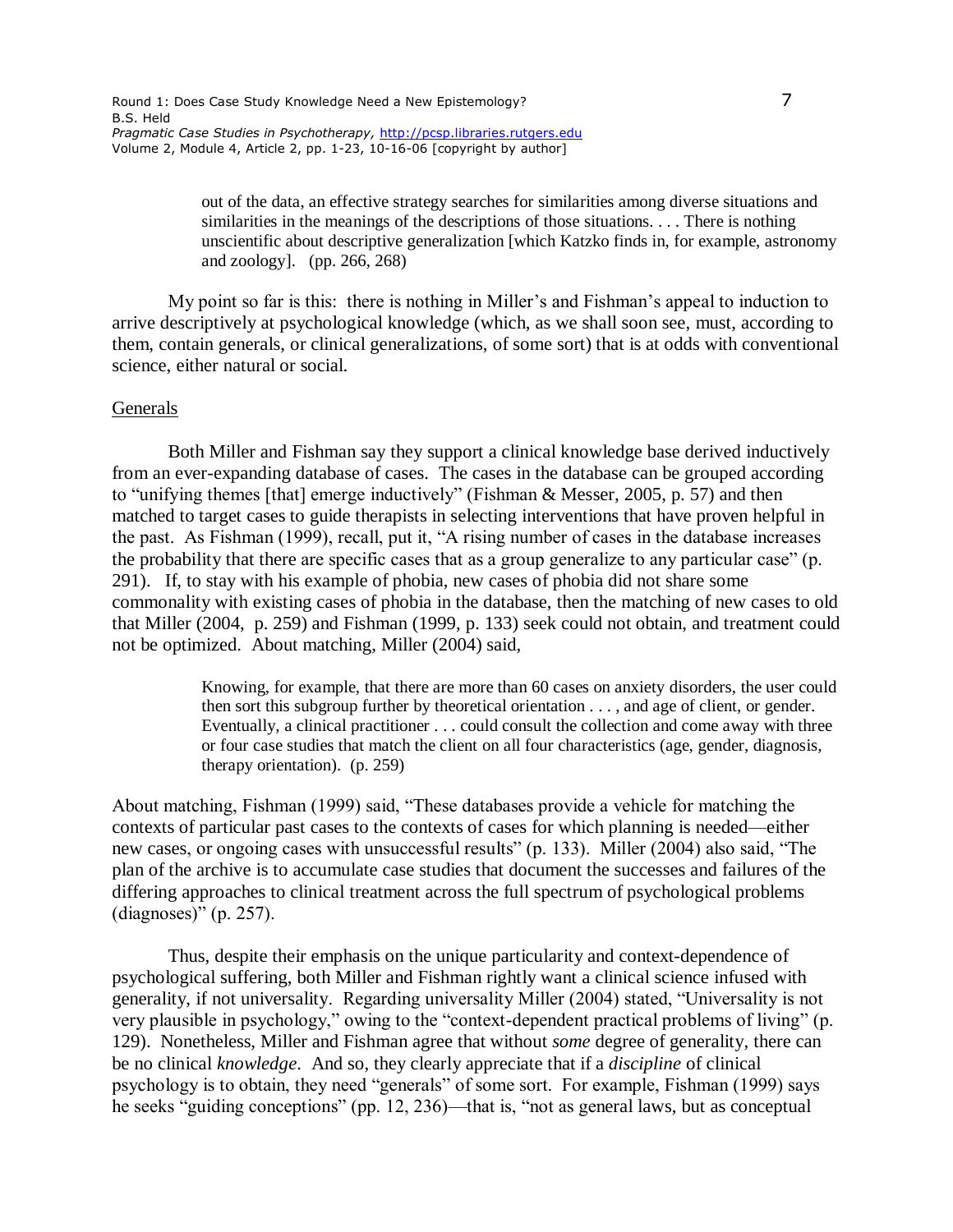$\overline{a}$ 

themes and related practical guidelines for future action" (p. 230**)**—whose standard of warrant is limited to pragmatic utility within a particular context:

> As the case database developed, there would be more and more cases of a particular type with "superior" or "inferior" outcomes, allowing for cross-case analyses of factors and themes to provide guidelines for improving the overall practice of therapy with that type of patient. (p. 226)

Miller says something similar in describing his search for what he earlier called "heuristics" or "rules of thumb" (p. 130):

> [I]t is hoped that as the field of psychology builds a body of quality comprehensive clinical case reports, multiple case research will be published and that it will be possible to begin seeing patterns of similarities and differences among cases that permit a kind of case law to be established in psychology on how various cases are to be most effectively understood and handled. These "laws" would not be regarded as fixed and universal but, as in the legal system, as providing guidance and instruction to professionals tackling new cases. Local conditions or unique features of a case are always possible and would require modification in the case law. In different jurisdictions (read: *communities*), different case law may be required. (p. 210)

I'm not sure how to interpret that last sentence: "In different jurisdictions . . . different case law may be required." Taken in a certain way, it could invoke the specter of relativism—ontological, epistemological, or both. I return to this in the section on objectivity.

My point in this section is this: as I understand the case study method put forth by Fishman and Miller, we accumulate carefully described cases one by one (with benefit of quasijudicial evidential standards supplied by Miller<sup>2</sup>). This then puts us in a good position reasonably to *expect* that the generalizations or "unifying themes [that] emerge inductively" from

<sup>&</sup>lt;sup>2</sup> Miller (2004, p. 210) states that "there will be different methods for determining reliability and validity in a phenomenological study than in a pragmatic one." He goes on to consider the "Quality of Evidence" (p. 213) for the "comprehensive narrative psychotherapy case study" (p. 211) he recommends. Regarding warrant, he states, for example, that "important claims in a case study should be backed up whenever possible by a process of *triangulation* . . . in which evidence is presented from multiple sources" (p. 213). Moreover, "the reasons for considering the client a dependable or reliable witness should be indicated. When self-report is interpreted as indicating information other than its apparent or face content, reasons should be given in the report" (pp. 213-214). The case study, he says, "consists of a variety of different kinds of claims." These kinds include "factual," "inference," "interpretations," "assumptions from everyday knowledge," "theoretical assumptions," "conjectures or speculations about the case circumstances," and "missing information" (p. 214). "Each of these sorts of claims requires a different sort of argumentation or proof" (p. 214). For example, "factual claims require observations or documentation via testimony physical evidence, whereas interpretations require a demonstration of reasoning or logic" (p. 215). Miller sees his evidential standards as consistent with those employed in the judicial system.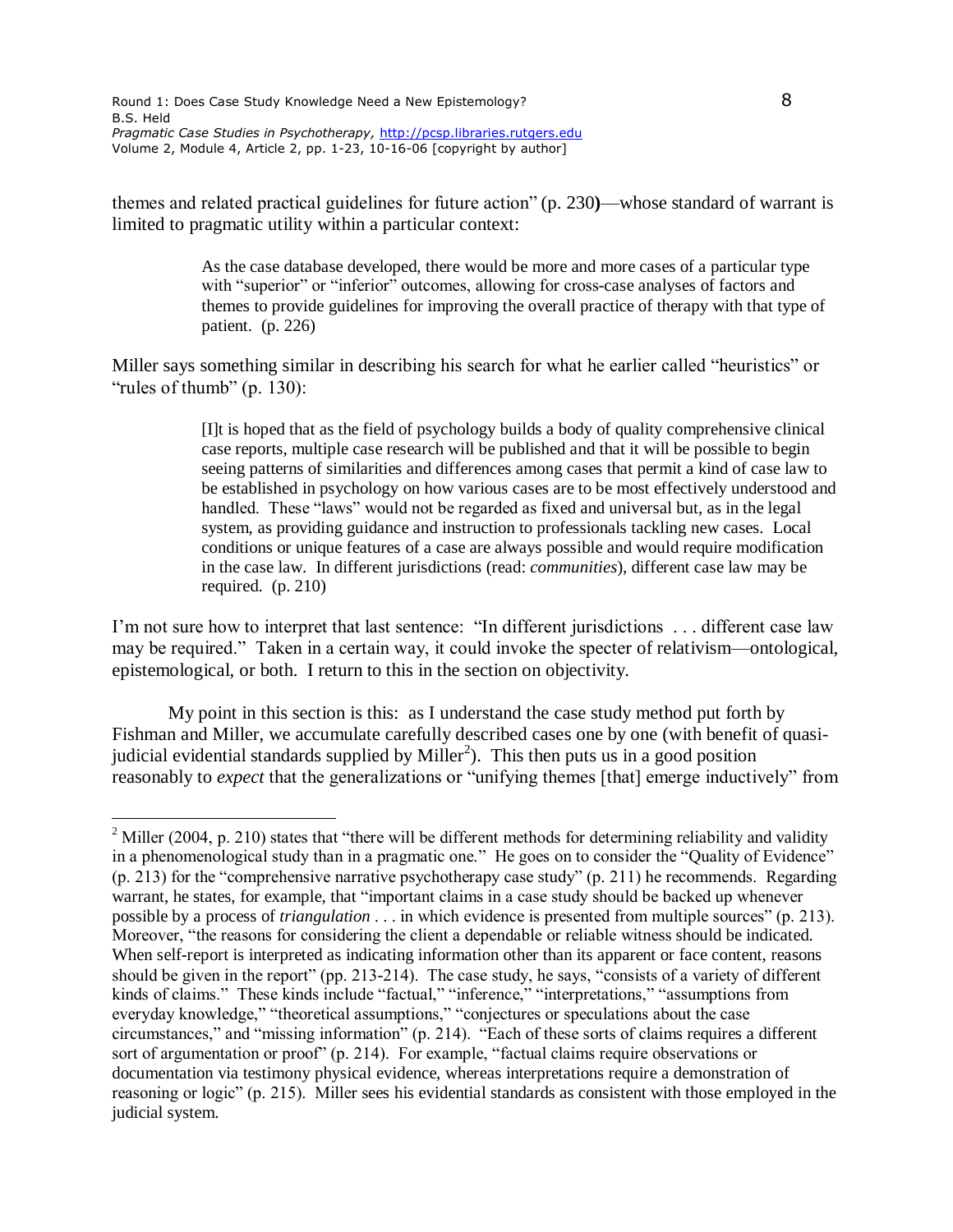the database of cases (Fishman & Messer, 2005, p. 57) might prove useful clinically, when we extend them (deductively?) to new cases that share relevant similarities. But again, that reasonable expectation can never be held with absolute certainty. Moreover, the general categories themselves are always open to revision, including their replacement by new, more particularized (or less abstract) categories. By my lights, a conventional scientific epistemology can and does accommodate this approach, as the words of Rozin (2001) and Katzko (2002) that I previously quoted suggest. Still, because the search for causal laws (or at least causal generalities) that transcend descriptive generalizations indeed drives a fair portion of conventional scientific activity, more needs to be said about that, if we are to appreciate Miller's and Fishman's call for a new clinical epistemology—that is, one in which causality is excluded.

#### Noncausal Generals?

So far, I have tried to demonstrate that Miller and Fishman seek clinical knowledge in the form of generalizations/generalities that "emerge inductively." But do these "generals" preclude the (contingent) *causal* generalities (as opposed to full-blown causal laws) that are so often the object of discovery in conventional science? That, after all, is what Miller and Fishman each seem to suggest. Miller (2004) makes a special point of rejecting the "causal analysis" (p. 141) of conventional science. He especially invokes the hermeneutic distinction between understanding and explanation (or between reasons and causes, respectively) to make his point:

> Unlike the scientific approach that emphasizes causal explanation, universal principles, and predictability, clinical approaches (e.g. humanistic and psychodynamic) are more likely to emphasize understanding the particular circumstances and history of an individual life. . . . Understanding is more descriptive than explanatory theory. . . . The connection between a puzzle [problem or mystery] and its missing pieces is not causal, but rather meaningful. The missing piece allows one to make sense out of the puzzle. (pp. 33-34)

Miller's puzzle analogy is interesting; another puzzle analogy appears in epistemologist Susan Haack's (1998) chapter entitled "Puzzling Out Science." There she says the "clues [to a crossword puzzle] are the analogue of experiential evidence, already-completed entries the analogue of background information" (p. 95). She goes on to discuss the matter of "making sense," or reasonableness:

> How reasonable an entry in a crossword is depends upon how well it is supported by the clue and any other already-completed intersecting entries; how reasonable, independently of the entry in question, those other entries are; and how much of the crossword has been completed. (p. 95)

Reasonableness is invoked in the title of her 2003 book, *Defending Science—Within Reason*, and nothing in what she says there (or elsewhere) about "puzzling out science" (by finding missing pieces) precludes "causal analysis." After all, in the genre of puzzle known as the murder mystery, the missing pieces can be fairly said to play a causal role in solving the mystery, and the murderer himself caused the death of the victim! To be fair, Haack's puzzle analogy pertains to the complex epistemic relation between reason (or logic) and observation (or empiricism); it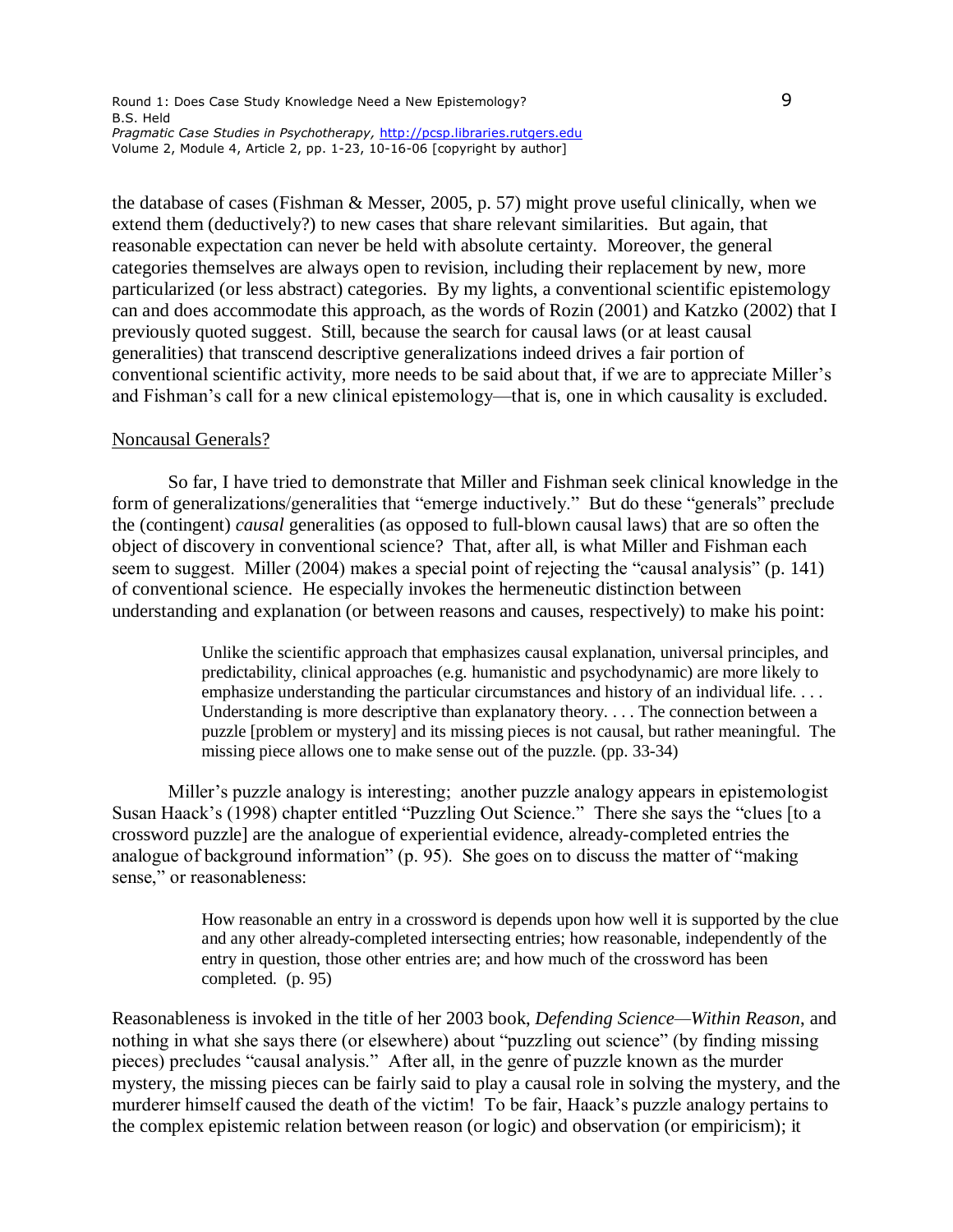does not *directly* reject the case against causal analysis that Miller and Fishman make, and it does make *limited* common cause with Miller's (2004) appeal to "cohesion" and "internal coherence" as epistemic standards of evidence and explanations (pp. 208-209).<sup>3</sup>

About causation (in distinction to reason), Miller (2004) also said this:

Reasons, rather than causes, point us to the importance of the concept of understanding in psychology and that understanding the meaning of behavior is not the same intellectual task as explaining the causes of the behavior, if explaining is taken to mean prediction and control. (p. 133)

Miller then qualified this assertion by distinguishing the areas of psychology that are and are not amenable to "causal analysis":

> [A]lthough physiological psychology; the study of psychophysics; and, possibly, some aspects of sensation, perception, and learning do lend themselves to causal analysis**,** the problems of developmental, social, personality, and abnormal clinical psychology are biographical and do not lend themselves to causal analysis in the traditional sense. (p. 141)

It is not clear just how a biographical component precludes causal analysis; after all, most biographical narrative accounts are causal accounts. In any case, I now ask a different question: Do Miller and Fishman manage to avoid the *causal* claims they seem to reject (as opposed to the *descriptive* claims they accept), owing to their view that causal claims are constitutive of the kind of science that cannot apply to human kinds (i.e., to non-brute/mind-dependent entities)? I'm inclined to say no. They seem instead to move causal claims from one place where they are made explicit, namely, the causal generalities of conventional psychological science, to another place where causal claims seem implicit, namely, the allegedly descriptive generalities that will emerge inductively from the database of cases, whose proper use is expected by them to cause, create, produce, generate, give rise to (and so on) better outcomes, improvement, or more effective treatment (Fishman, 1999, p. 226; Miller, 2004, p. 210). Put differently, they seem to say that owing to the unique, contextualized particularity of human suffering, *their* kind of psychological science will *produce/cause* different and better outcomes (or effects) than that of conventional/mainstream psychological science; that is why clinicians are justified in holding "expectations for how this type of patient should progress" in the first place, as Fishman (1999, p. 226) himself put it.

The idea that certain kinds of interventions produce/cause better effects than other kinds of interventions for certain kinds of cases/problems sounds remarkably like the "specificity question" proposed by Paul (1967): "*What* treatment, by *whom*, is most effective for *this* individual with *that* specific problem, and under *which* set of circumstances?" (p. 111). Although he did not propound a strictly inductive approach to knowledge acquisition in clinical psychology, Paul nonetheless tried to combat the "uniformity myth" (Kiesler, 1966) to which Fishman (1999, p. 232) refers and rightly responds, and which became one basis for the much-

 $3$  See Haack (1993, pp. 182-194), for an alternative to foundationalism that she calls "foundherentism."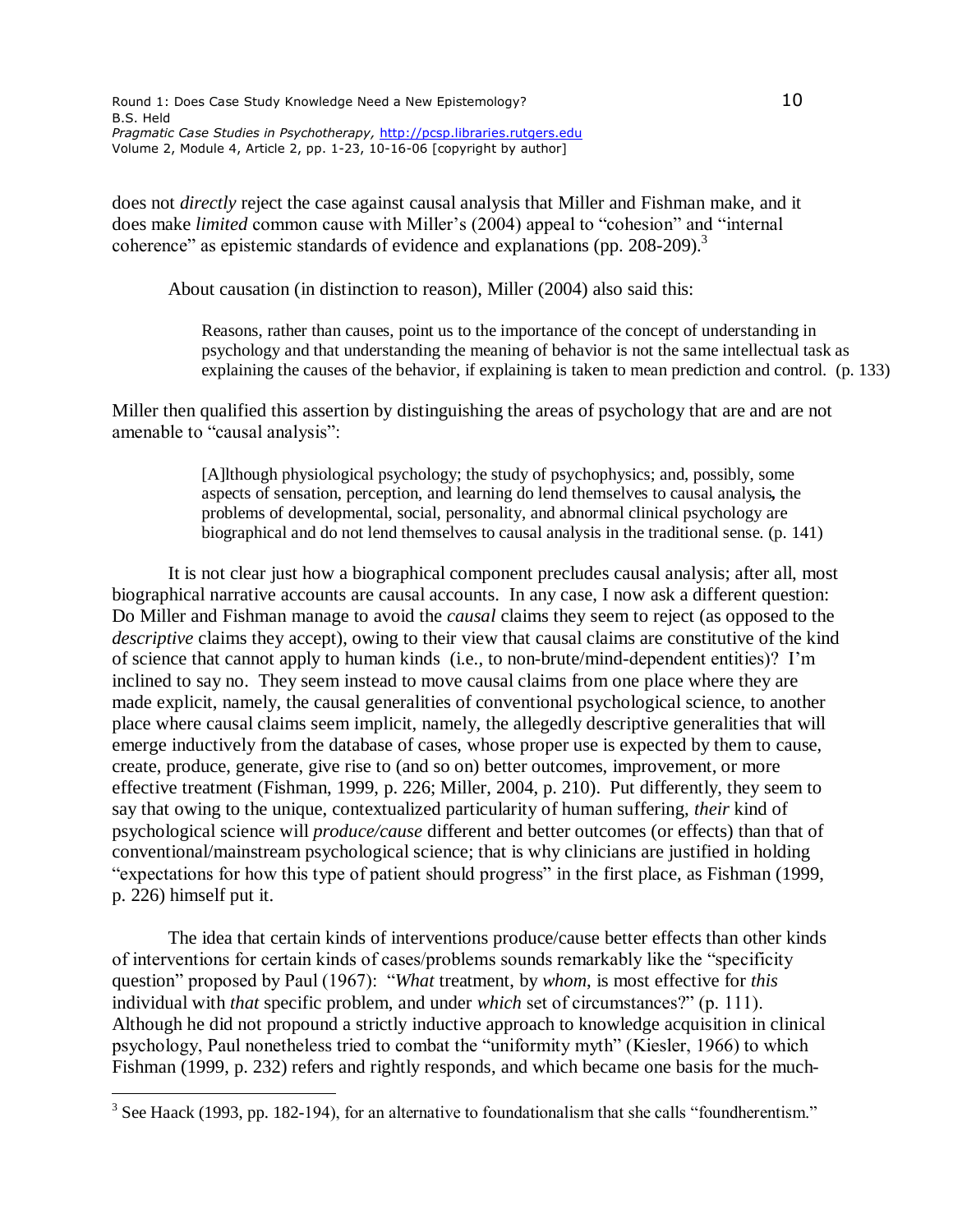criticized attempt to conduct therapy on the basis of an *atheoretical* "matrix paradigm" or "technical eclecticism" (see Fishman & Messer, 2005; Held, 1995, Chapter 3; Slife & Reber, 2001<sup>4</sup>). But even in Paul's attempt at specificity, generals (or generalizations) play their causal part: after all, he, like Miller and Fishman, embraced (at least implicitly) the need for *categories* of cases, if clinical knowledge were to obtain. As Miller (2004) aptly put it,

> Clinicians do . . . form generalizations about types of patients and they do see patterns across individuals that constitute in part their clinical knowledge. . . . [W]ithout the knowledge of clinical patterns and processes that are relatively constant across individuals there would be little clinical knowledge. . . . The most powerful clinical generalizations are rules of what therapists should or should not do for clients and what clients should or should not to do to better their own lives. The moral dimension is more in the foreground than in scientific laws. (p. 193)

On my reading, there is an *implicit* causal thrust both in Paul's (1967, p. 111) and Miller's (2004, p. 210) language: they both use some form of the word "effective," which, after all, invokes the causal notion of an "effect." And Miller's use (in the quotation just above) of the adjective "powerful" to describe the "clinical generalizations" or "rules" he seeks has a decidedly causal thrust. Although Paul, unlike Miller, does not emphasize the "moral dimension" of clinical knowledge, the fact that Miller's clinical generalizations or rules necessarily contain a moral dimension does not in any way lessen or subvert the causal claims that inhere in them. Put differently, that the concept of betterment contains within it moral judgment, or values, dos not preclude causality, or "causal analysis." To the contrary, I maintain that that which carries with it the causal power to change lives (for better or worse) also carries with it moral consequence.

### Causality without Causal Explanation?

 $\overline{a}$ 

Now it is possible that Miller and Fishman want a database of cases in which their "guidelines" or "rules of thumb" will be set forth without theoretical/causal explanation. Thus, they may think it best not to attempt to know *why or how* a certain approach tended to help (i.e., produced/caused a beneficial effect) in a certain kind of case. After all, both prefer to speak of clinical knowledge in terms of "description" rather than the "causation" or "causal analysis" they find in the laws of science. As they rightly indicate, scientific laws typically consist in a theory about the underlying, nondirectly observable cause of some reliably observed, empirical relationship. Thus, causal explanation and theoretical explanation are often (if not always) one

<sup>&</sup>lt;sup>4</sup> Slife and Reber (2001) rightly note that if technical eclectics, in distinction to eclectics who are theoretically inclined, succeeded in ridding themselves of a guiding (meta)theoretical framework, then they would be "unsystematic eclectics" rather than systemic eclectics. In that case, they would be open to charges of "haphazard, random, or nonpurposeful approaches to client treatment" (p. 216). About this, I agree with them. Where we disagree is in their equation of objective science with theory-free science (p. 215). See Held (1995, 2002, 2007) for elaboration.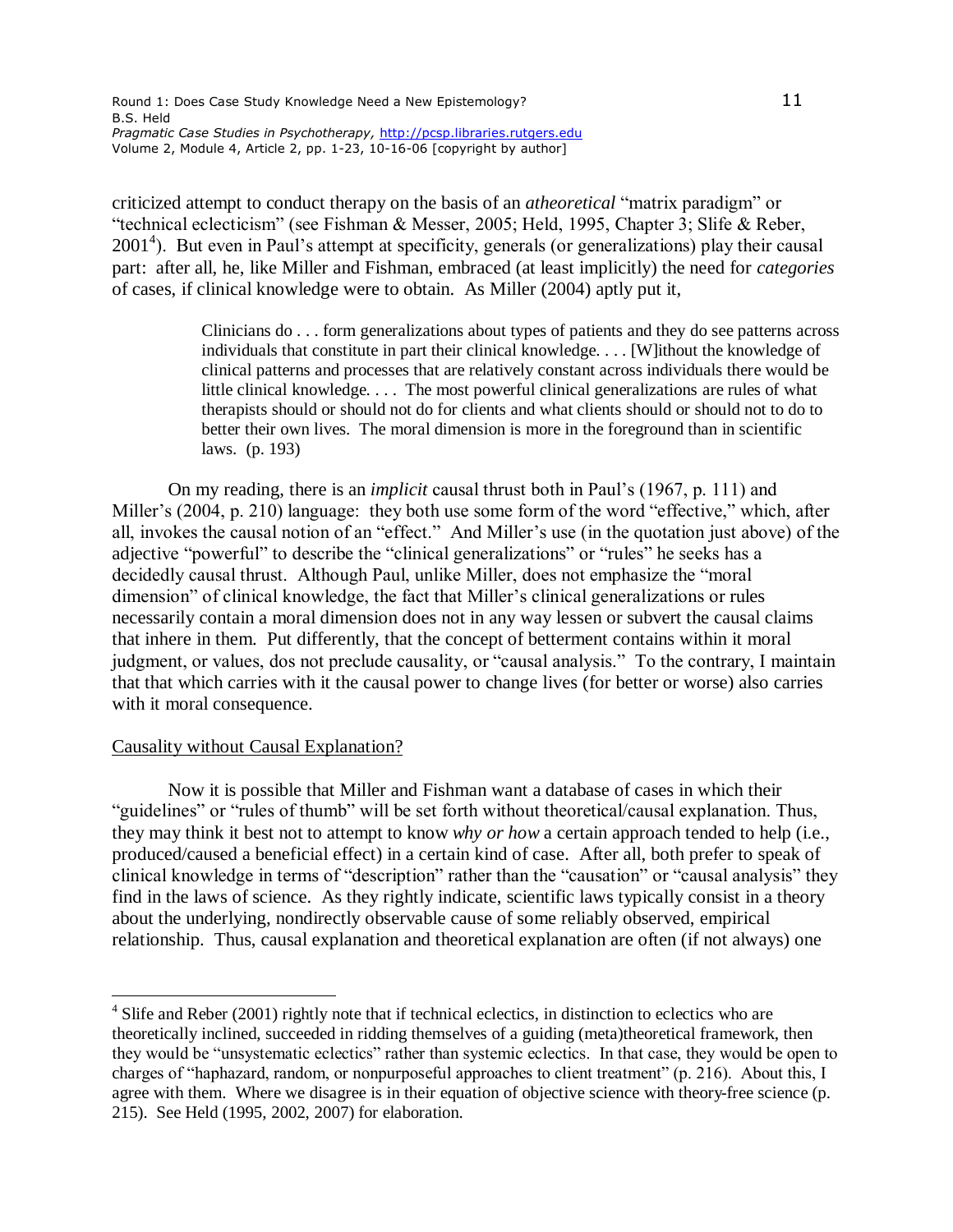and the same; recall Miller's (2004) own opposing of "explanatory theory" or "causal explanation" to the understanding/description he prefers (pp. 33-34).

Still, to whatever extent Miller and Fishman want to avoid theoretical/causal explanations, whether or not those explanations are thought of as bona fide deterministic laws, $5$ that aspiration does not make the *use* of the database to produce desirable effects (i.e., to improve treatment outcomes) any less likely to bring with it the (causal) consequences that Fishman (1999) expressly says he expects (p. 226), and that Miller (2004, p. 210) suggests he too can fairly anticipate. Indeed, it is precisely the causal claims that inhere implicitly in the generalities to be derived inductively from the database that, if warranted, justify (and perhaps even necessitate) the use of those generalities to produce/cause better outcomes in practice.

Miller (2004) might nonetheless contest that what I am calling causality (or causal claims) does not fit the reductionistic/physicalist notion of causality that often if not always obtains in natural science, namely, the mechanistic or "billiard ball" (efficient) notion that indeed reduces humans to automatons whose behavior can perhaps be predicted and controlled (p. 133). He states that "science seeks explanations that identify causal mechanisms at work in nature" (p. 126). Here the word "mechanisms" suggests that for him causation is mechanistic, though he goes on to say that "the concept of causality itself is difficult to define" (p. 132) or "ambiguous" (p. 133), which it surely is. In any case, later on he distinguishes the kind of "causality" psychologists seek, as opposed to the "reductionistic or naturalistic sense" (p. 242) of causality that prevails in conventional/natural science. Let us therefore turn to Miller's views about how "causality" *should* work—that is, how causality should be supplanted by "understanding" and "reasons" (p. 133)—in psychological science in general, and in clinical psychological science in particular.

### Judicial Reasoning and Causality

 $\overline{a}$ 

In advancing what he calls a "quasi-judicial" approach to clinical knowledge, Miller (as Fishman) likens the reasoning of therapists to judges, both of whom should (on his and on Fishman's view) rely upon their own respective forms of "case law." The judge needs to understand the case as well as possible to make a fair/moral decision. And we need to understand the nature of the judicial reasoning that decided that case, if we are to be in a position to judge for ourselves the fairness of the decision. Citing Bromley (1986), Miller (2004) sets forth "six basic rules and 10 procedural steps for evaluating the evidence and explanations (arguments) of the case" (p. 209). He also delineates epistemic criteria by which to evaluate the quality/validity of clinical evidence (pp. 213-215). For example, "factual claims require observations or documentation via testimony physical evidence, whereas interpretations [inferences] require a demonstration of reasoning or logic" (p. 215) (see my note 2 for

 $<sup>5</sup>$  See Flanagan (2002) for discussion of how in mental science there have yet to be discovered strict</sup> causal laws of the kind we find in physics. However, he maintains, this does not mean none will be discovered.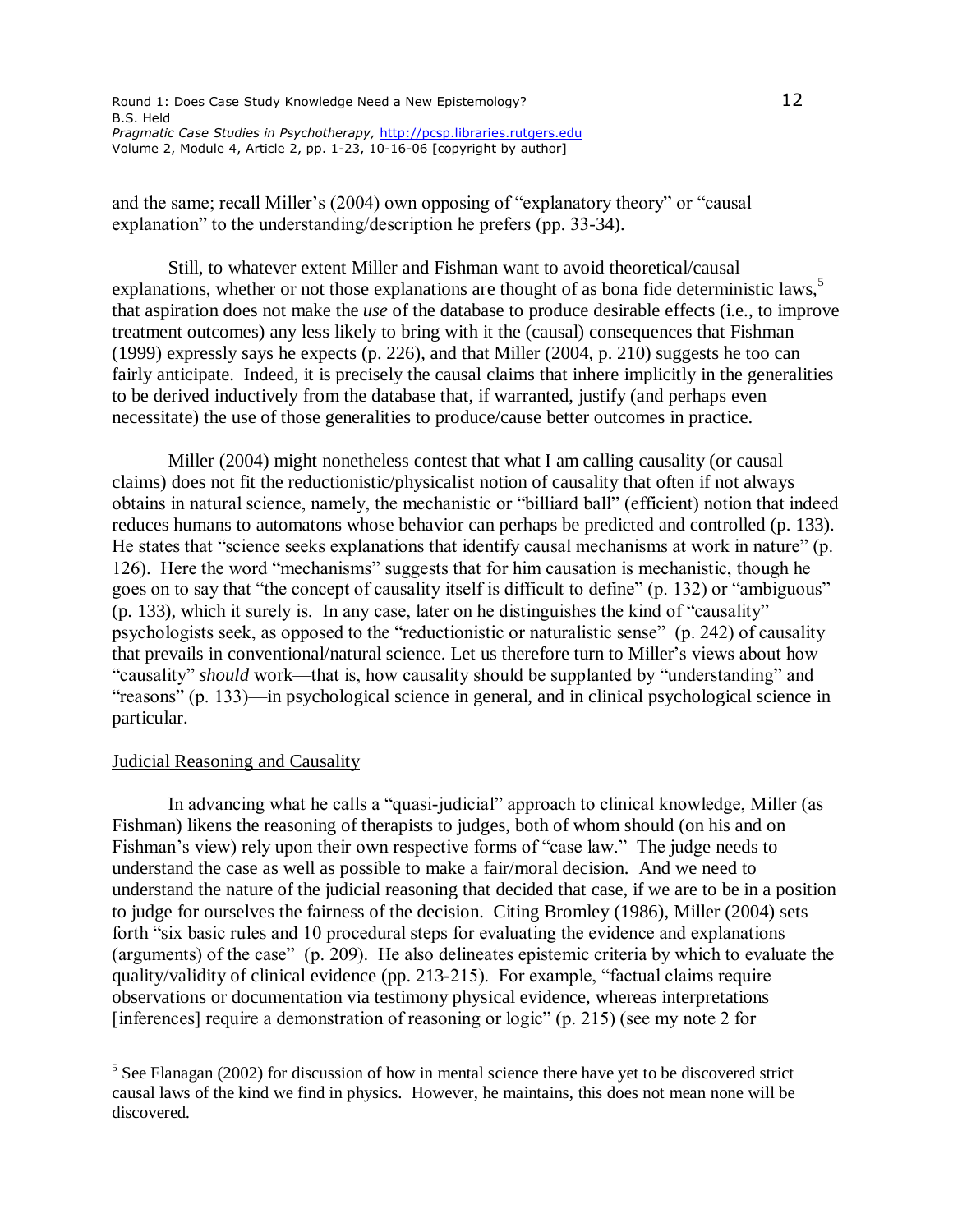$\overline{a}$ 

elaboration). Fair enough. Miller also defends a different definition of "cause" than what he finds in conventional/natural science:

> [Psychologists] are looking for the cause [of child abuse, alcoholism, depression, and antisocial behavior], not in the reductionistic or naturalistic sense but in the human quasilegal sense of whom or what to hold responsible for these abhorrent human conditions. Moral judgment (not moralizing) must be implicit in one's conclusions. (p. 242)

In the last part of this last quotation I begin to part company with Miller. I now give my reasons for saying this, although I shall not be so bold as to attempt a solution to the thorny ontological problem of "mental causation."

I submit that the reasons judges give for their moral decisions play (or *should* play) a causal role in their decisions; they constitute a part of the decision-making or deliberation process. In at least this commonsense, *nonreductive* view of causation, reasons are nonmechanistic or agentic or telic (i.e., rationality-based) causes of actions (see Pols, 1998, 2002, 2004).<sup>6</sup> I am not suggesting that reasons themselves are components of deterministic causal *laws* (e.g., Reason 1 is a sufficient cause of Action A), in which case the prediction and control that Miller finds problematic in psychology may become possible in virtue of nothing more than reasons<sup>7</sup>). And reasons (as opposed to reason/rationality itself) may not in the final analysis be amenable to scientific inquiry.<sup>8</sup> But they are (one hopes) a significant causal factor in the creation and refinement of judicial law, among other (rational) human decisions/actions nonetheless. So too, the reasons clinicians give for their moral decisions play, or put more prescriptively, *should* play, a (nonmechanistic or agentic) causal role in their decisions, rather than consisting in mere post hoc rationalization. Presumably, among those reasons is the clinical expectation that a certain way of proceeding will promote (dare I say cause?) better outcomes, ones judged (morally) to be more desirable. Despite Miller's objection to causality (or "causal

<sup>7</sup> Here I say "may" because knowing the causes of an event does not automatically mean it can be predicted and controlled. Flanagan (2002) distinguishes causal explanation and prediction in saying, "It is important to keep the issue of prediction and explanation separate. Explanations occur after the fact, whereas prediction occurs in advance" (p. 134). This is said in the context of distinguishing (ontologically) deterministic from indeterministic (causal) systems.

<sup>8</sup> See Martin and Sugarman (2002) and Martin, Sugarman and Thompson (2003) for interesting discussion of their "underdetermination thesis" of human agency. They say that although agency (the capacity to take action based on deliberation) may not be *un*determined, it may be too *under*determined to serve as the subject of scientific inquiry. See Held (2007) for elaboration.

 $6$  Flanagan (2002) said this about the thorny matter of the reasons vs. causes debate: "Reasons, as commonly understood, are just a type of information that serve the conscious mind/brain as causes of action. I have a reason for action if I am hungry, and see that there is an apple in front of me" (p. 139). However, because he argues that mind is brain (and nothing more), many might see his endorsement of reasons as (informational) causes to be reductionistic nonetheless. See Erwin (1997) and Grünbaum (1988) for more extensive arguments about how reasons can function causally.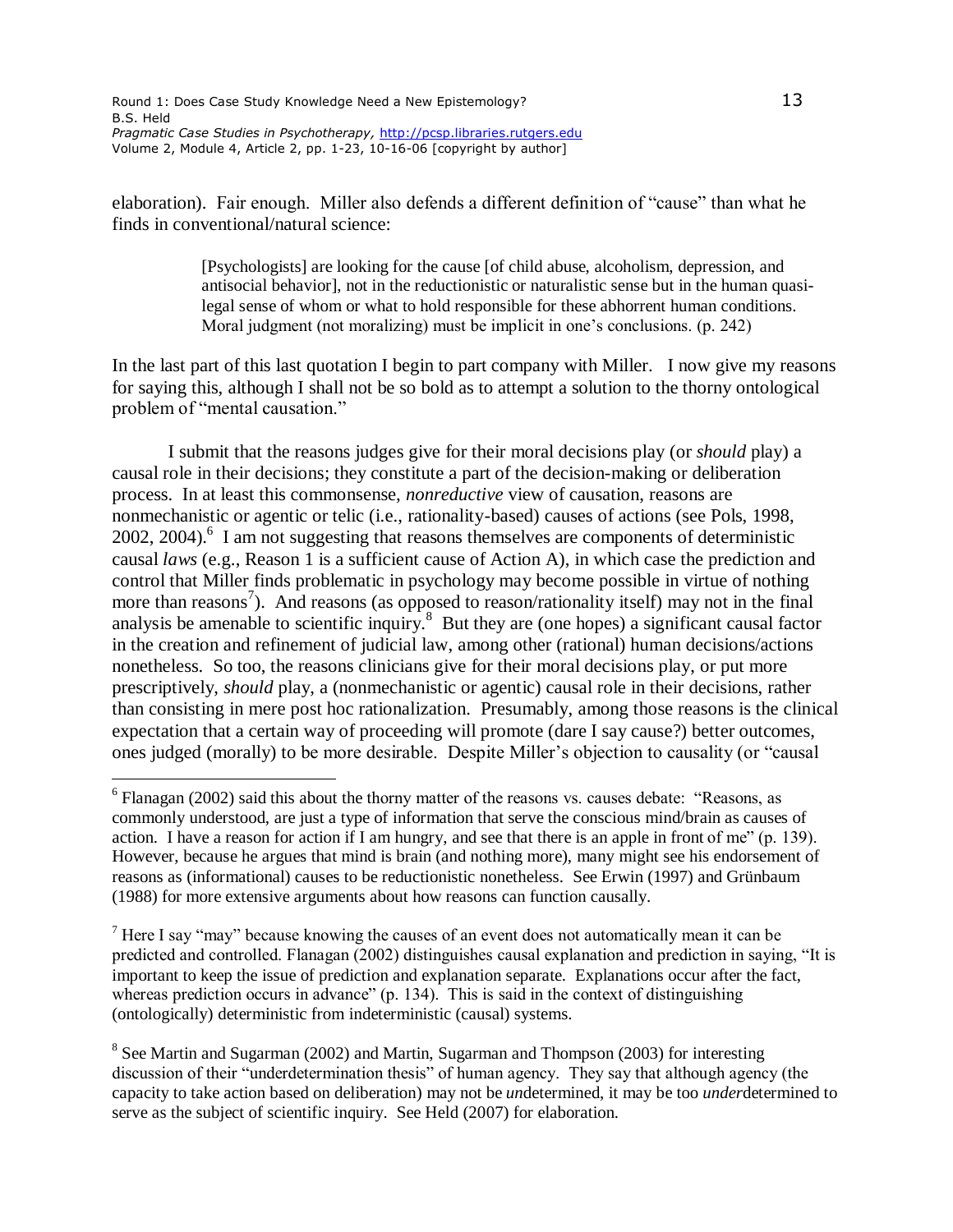analysis") in psychology owing to the "prediction and control" (p. 133) that accompanies his mechanistic/reductionistic definition of (naturalized) causality, he, like Fishman, seems to suggest that the use of the database allows *some* predictability. This predictability takes the form of the *causal* expectation that he and Fishman (and we) may be justified in holding when they (and we) deploy the generalizations derived inductively from the database. And that justification, if it exists, gives them (and us) good *reason* to use the (generalities derived from the) database in the first place, in making clinical decisions. That justification might even make the use of the database necessary (i.e., a prescriptive should), if moral practice is to obtain. Although I am inclined to suggest that last point only tentatively.

To put this somewhat differently, though knowing the individual client well in everyday terms is, as Miller astutely insists, of keen importance, it is not sufficient for the attainment of clinical *knowledge*. Knowledge, as Miller and Fishman rightly say, requires generality. Therapists need to know what has worked in the past with sufficiently similar cases, just as judges need to know not only the case at hand but also what has been decided in sufficiently similar cases in the past, including the reasoning behind those judicial decisions. This is what makes therapists and judges experts in their respective domains.

Moreover, if we (unlike Miller) accept a nonmechanistic/nonreductionistic metaphysics of causation, in which rationality<sup>9</sup> (a feature of human agency) is given a causal/ontological status, then there is no good reason to argue that reasons, as products of reasoning, cannot function as causes in the commonsense way of being "generally causally relevant" to (rather than being causally necessary or sufficient for) some disposition or action (Erwin, 1997, pp. 74- 75; also see Grünbaum, 1988). This, after all, constitutes the telic form of causality that Miller himself seems to endorse in praising Rychlak (1964, 1981, 1994, as cited in Miller, 2004, p. 132), as he rejects (for psychological science) the mechanistic/reductionistic (or non-agentic) form of causality/determinism he finds in the "received or mainstream view of science" (p. 125). He especially finds the mechanistic/reductionistic causality that inheres in that mainstream view deficient for a science of clinical knowledge (pp. 132-133). But in opposing reasons and causes (and then accepting only the former) for purposes of a proper psychological science, Miller, unlike Rychlak (e.g., 1980, 1997, 2000), not only rejects a telic form of causality; he also rejects conventional scientific methodology on the grounds that he deems the "causal analysis" he finds in it to be inappropriate for most subdisciplines of psychology, including clinical psychology. Recall that on his view physiological psychology, psychophysics, sensation/perception, and learning "lend themselves to causal analysis," whereas developmental, social, personality, and abnormal clinical psychology do not "lend themselves to causal analysis in the traditional sense," owing to their biographical nature (p. 141).

 $\overline{a}$ 

<sup>&</sup>lt;sup>9</sup> Miller (2004) prefers reason or reasons to rationality. He equates the latter with the "magisterial view of science" that, according to him, descended problematically from the Enlightenment and especially Descartes (p. 125). By contrast, I see no need to abandon the notion of rationality owing to the failures of Descartes's proofs.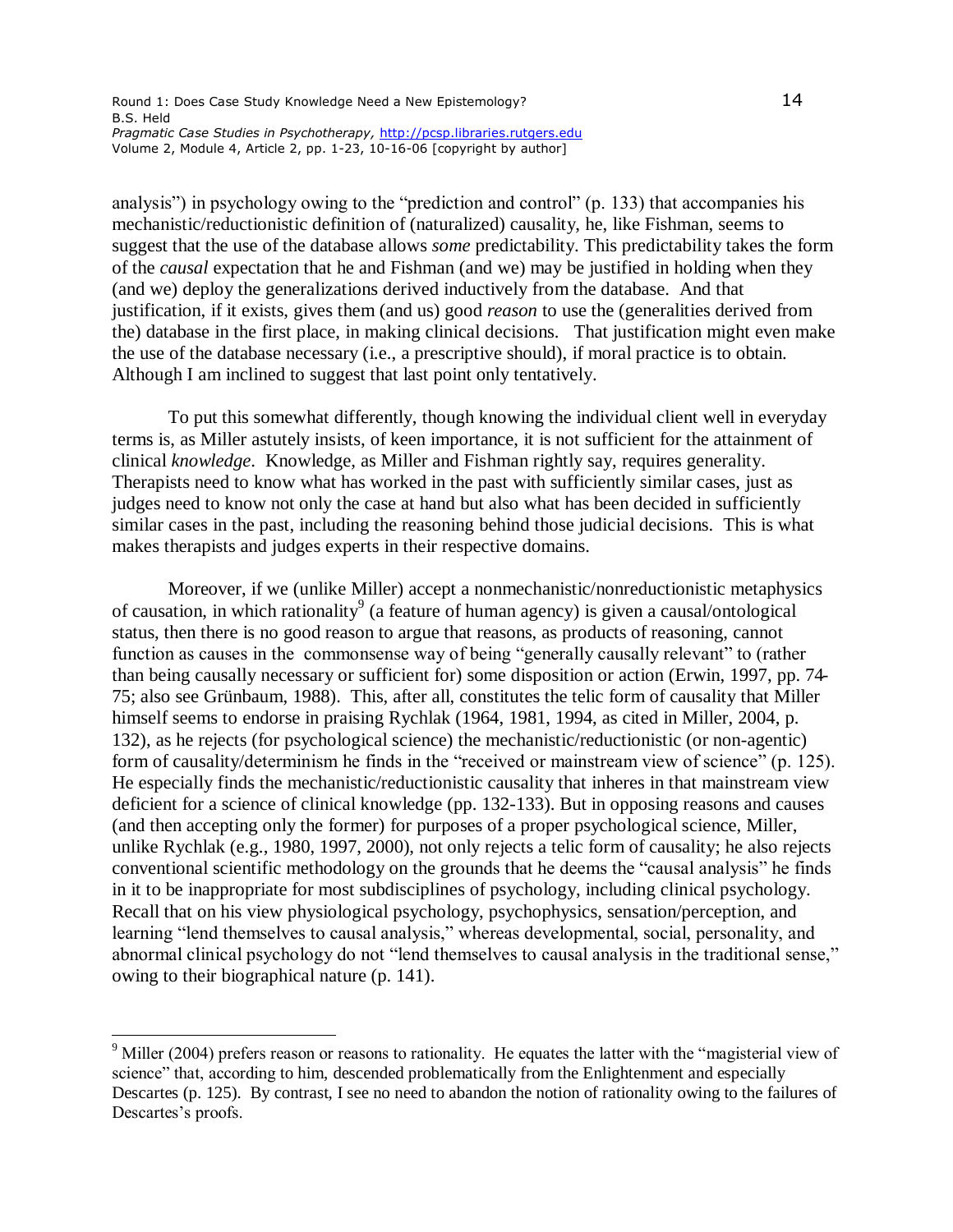To be sure, this proclamation hinges on what Miller means by "causal analysis in the traditional sense." If, as he argues, causes can only function mechanistically/reductionistically (i.e., non-agentically), then we can see why he, like so many others (who promote a uniquely human science), is led to oppose reasons and causes, and to align the former with understanding, which is set forth as distinct from the causal explanation of natural science: "One can see how different this 'understanding' is from being able to give a causal explanation of another person's behavior" (Miller, 2004, p. 152). The question whether rationality/reasoning (which I equate but Miller does not; see my note 9) can itself be studied scientifically depends on whether there is a way that rationality *is*, independent of anyone's beliefs about how it is; and many social scientists think that that is the case (e.g., consider Tversky  $\&$  Kahneman's work on reasoning/problem solving). Moreover, some who acknowledge a cultural/contextual component in rationality/reasoning do not see *that* as an obstacle to its (conventional) scientific study (e.g., Nisbett, Peng, Choi, & Norenzayan, 2001). But here I digress (see Held, 2007).

Let me restate the causal claim I find in Miller's and Fishman's call for a database of cases to guide clinical practice, which claim may make the use or nonuse of the database a moral matter in the first place: Because (a) the use of (the generalizations derived inductively from) the database is alleged to have beneficial (causal) consequences for clinical practice, and because (b) there must be sufficient evidence that the use of (the generalizations derived inductively from) the database actually does have beneficial (causal) consequences for clinical practice, we are not only epistemically justified in using the database to function optimally but perhaps may also be morally unjustified in failing to use it. Because the justification of knowledge claims is an epistemic matter, it is time to turn to epistemology itself and the morals that, I now maintain, inhere therein, regardless of the subject under investigation.

### *Epistemic Objectivity and Morals*

#### Objectivity or Relativity?

Both Miller and Fishman reject for the human sciences the objectivist epistemology they find in the natural sciences. Fishman (1999) remarked, "[A] hallmark of the natural sciences is the study of phenomena that can be objectively, directly, and reliably observed" (p. 23). Here I shall not explain how objective knowledge does not preclude indirect/theoretically mediated knowing or observation (see Held, 1995, 2002, 2007; Pols, 1992), but attend instead to Miller's (2004) assertions regarding objectivity. Recall that Miller outlined "the received or mainstream view of science" (pp. 125-142), in which the supposed orthodoxies of natural science are proclaimed by him to be problematic for a practical science of psychology. Among these problematic (for psychology) orthodoxies is Miller's equation of naturalism/materialism with objectivity, which he pits against the subjective world of ideas and meaning (pp. 128, 137). Still he is clear that both worlds are real nonetheless: "Realists . . . accept the reality and importance of both realms of reality—the natural/material/objective physical world and the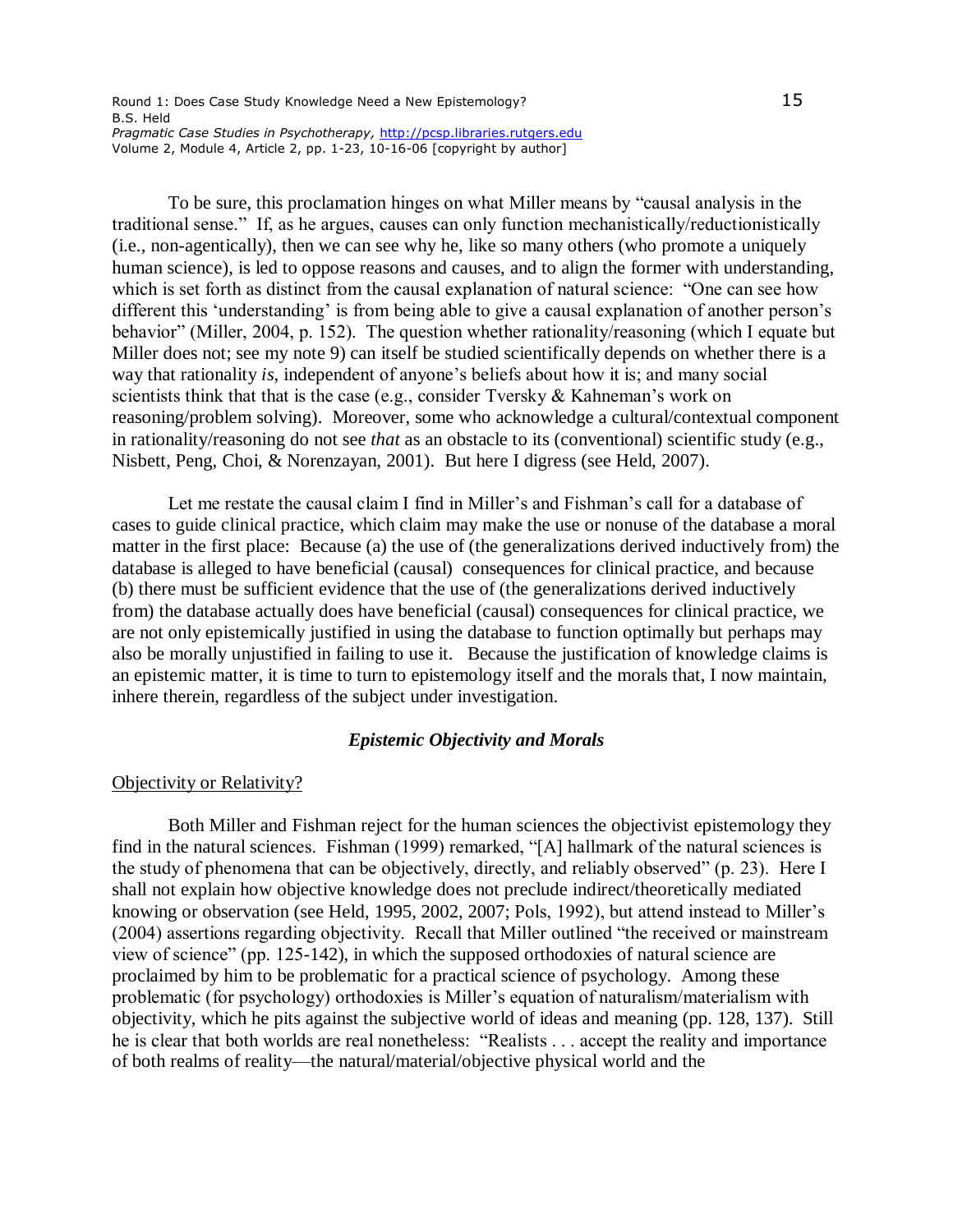nonnatural/ideational/subjective world of mind and consciousness" (p. 128).<sup>10</sup> And he seems to accept, at least to some extent, Richard Rorty's notion of "truth in a postmodern world where we have given up on Descartes's goal of absolute truth," and instead are satisfied with a "sociomoral-political account of knowledge" *within* "a community of knowledge seekers" (p. 241). That in times more recent than those of Descartes conventional, nonpostmodern philosophers of (natural and social) science usually deny the possibility of making absolute, indubitable, or infallible empirical (knowledge/truth) claims about the world is not mentioned.

Fishman (1999) also appeals to Rorty's pragmatic postmodernism (pp. 115-120), though in a decidedly integrative spirit:

> The *pragmatic paradigm* in psychology . . . combines the epistemological insights and value awareness of skeptical, critical and ontological postmodernism—hereafter referred to in group as the *hermeneutic paradigm*—with the methodological and conceptual achievements of the *positivist paradigm*. (p. 8)

Fishman (2001) later said, "The pragmatic psychology view can be characterized as a 'moderate' constructionist position" (p. 279). He adds that "moderate constructionism" is based in "pragmatic relativism" (p. 280). Earlier Fishman (1999) put the matter most clearly: "Philosophical pragmatism is founded upon a social constructionist theory of knowledge . . . . The pragmatic 'truth' of a particular perspective does not lie in its correspondence to 'objective reality' . . . [but] in the usefulness of the perspective in helping us cope" (p. 130). His use of scare quotes around the terms "truth" and "objective reality" in that last quotation and around the terms "facts," "theories," and "values" in this next quotation gives his epistemology (and ontology) a relativistic/postmodernist (and by my lights an anti-objectivist) flavor:

> The moderate constructionist posits that although it is not possible to apprehend transhistorical and cross-cultural—that is, history- and culture-free—foundational realities, there are "facts," "theories," and "values" that transcend any indivdual's idiosyncratic perspective because they have developed functional authority within society based on their historical and conceptual capacity to be persuasive to the society's members. (Fishman, 2001, p. 279)

Elsewhere I give extensive reasons why I think there can indeed be what has been called "transcultural normative reach" (Held, 2007; Siegel, 1999a, 1999b), in which what is found to be objectively true from a certain vantage point or location (i.e., "a view from somewhere") can hold true objectively (or nonrelativistically) beyond the location/viewpoint from which it was first found epistemically warranted. Thus, contrary to Fishman's claim, I argue that it is possible "to apprehend transcultural realities" (though they need not be considered "foundational realities," as Fishman calls them, to be real), and I include among them knowledge of minddependent (non-brute) entities, namely, human social/psychological kinds. To make my case I

 $\overline{a}$ 

 $10$  See Held (2007) for extensive discussion of the problematic tendency among a good many theorists to want a realist philosophy of psychology that is not objectivist.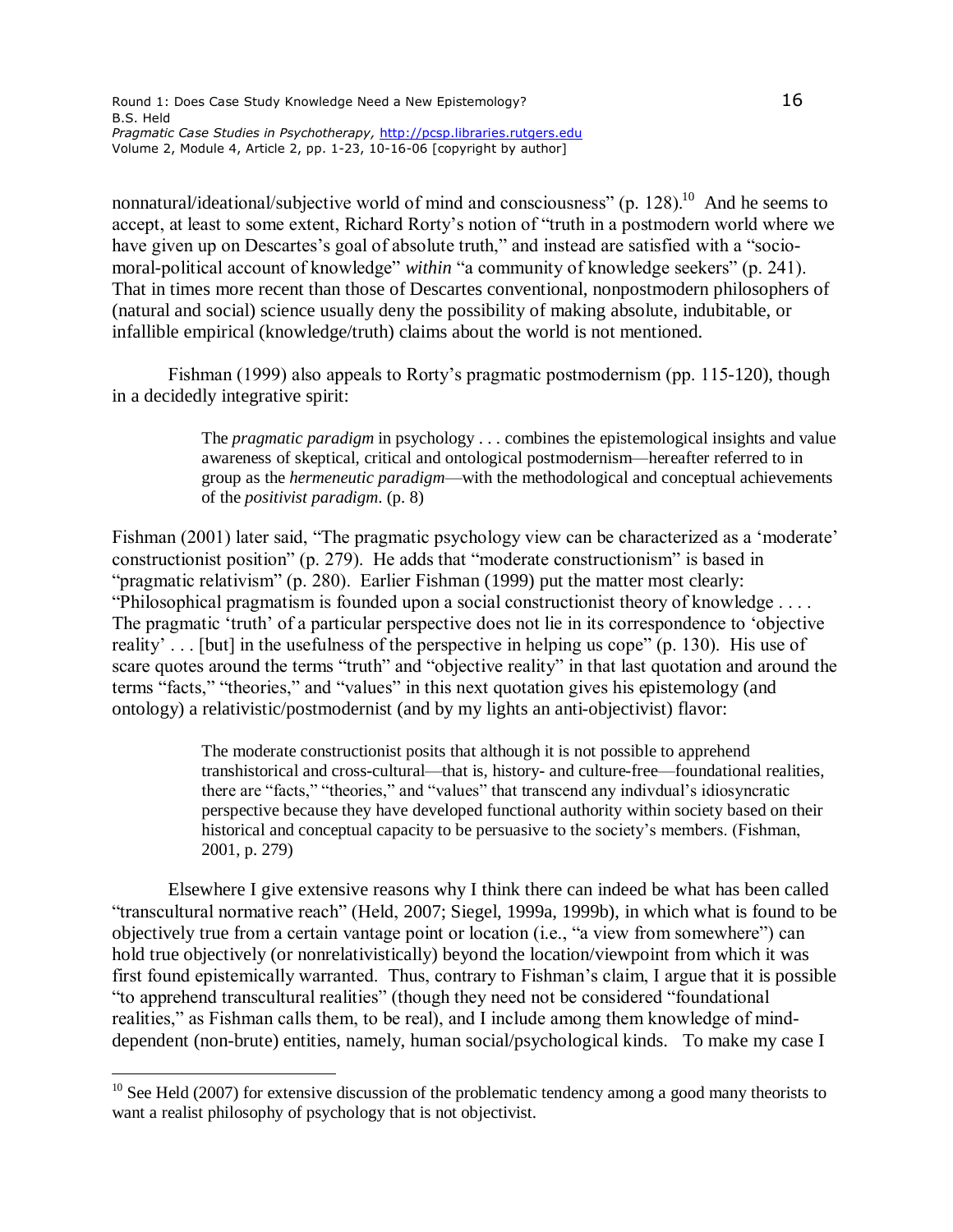challenge the relativistic epistemology of (postmodern) pragmatists such as Rorty, not least by challenging what I call the "straw man of objectivity" that many have built in the name of what they suppose constitutes a more proper epistemology for the human sciences than what they find in conventional (psychological) science (Held, 2002, 2007).

The straw man of objectivity that leads Miller and Fishman, among many others, to deny the possibility of objective knowledge in psychology can be put forth in an abstracted form. I now suggest that several philosophical sources of suffering in psychology can be traced to this straw man of objectivity, in which objective knowledge is said to consist in (or to equate with) indubitable knowledge of timeless, universal, and mechanistically deterministic causal laws about "unchanging" brute/mind-independent entities. Yet other definitions of objectivity, in ontological as well as epistemic terms, prevail among philosophers (e.g., Erwin, 1997; Haack, 2003; Rescher, 1997; Siegel, 2004; Smith, 2004; Thomasson, 2003). For example, many say an objectivist *ontology* is one in which there is a way the world is, which way does not depend on anyone's beliefs about how the world is. This is so even if beliefs about the world, especially beliefs about the human world, can and do change the way the human world (and even the physical world) is. That last sentence of course constitutes the reflexivity thesis of Giddens that many use to deny the possibility of objective social/psychological knowledge (e.g., Giddens, 1976, as cited in Richardson, Fowers,  $\&$  Guignon, 1999, pp. 180, 236).<sup>11</sup> And an objectivist *epistemology* is one in which the truth of (or warrant for) a claim does not depend on anyone's beliefs about the truth of (or warrant for) a claim.<sup>12</sup> Notice that this does not say that objective knowledge is infallible, timeless, universal, or requires a view from nowhere. Nor does it limit objective knowledge to claims about "unchanging" brute/mind-independent entities that can (in some cases) be known directly.

That a claim can be true *about* some members of a category but not other members of that same category (e.g., some Wallonians are fearless), or that a claim can be true *about* all members of one category but not members of a different category (e.g., Wallonions are fearless; Ballonians are fearful), does not, epistemically speaking, make the truth of the claim relative to a community of *inquirers*. Here I draw a crucial distinction between something being true *about* a group of people as opposed to its being true *for* a group of people. The former does not contain epistemic relativism; the latter does.

Moreover, that therapy is infused with moral or value judgments (e.g., about what outcomes we judge obligatory or desirable) does not in principle or automatically make the findings that constitute Miller's and Fishman's proposed database (including the implicit causal generalities/claims derived inductively from it) nonobjective or relativistic. First, such causal

 $11$  See Windschuttle (1996) and Held (2007) for refutations of this anti-objectivist argument.

<sup>&</sup>lt;sup>12</sup> In the context of her crossword puzzle analogy to science, Haack (2003) said that "*judgments* [italics] added] of the quality of evidence depend on the background beliefs of the person making the judgments; they are perspectival"; however, evidential quality *itself* is objective, or nonperspectival: "the quality of evidence is not subjective or community-relative, but objective" (p. 76).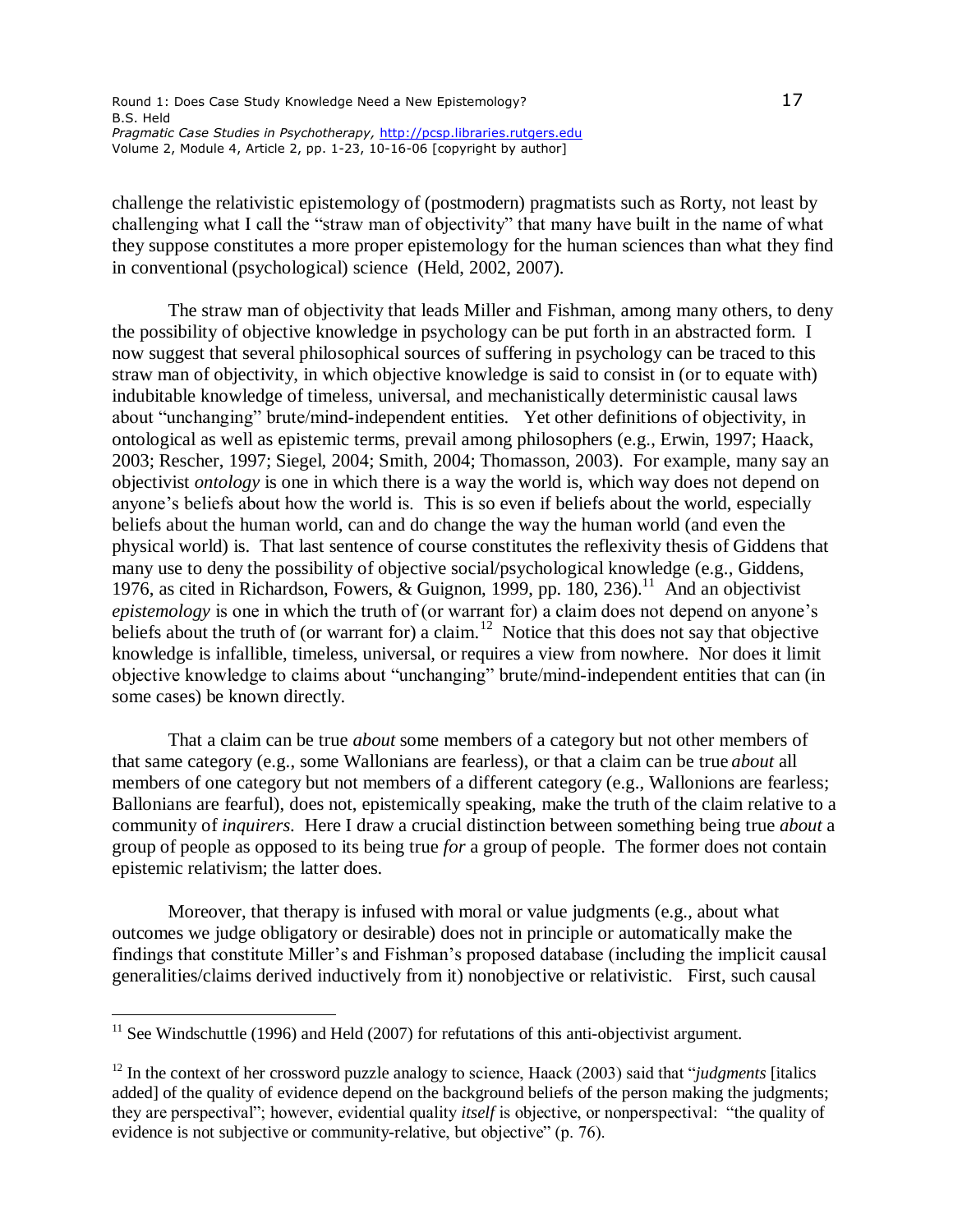#### Round 1: Does Case Study Knowledge Need a New Epistemology? 18 18 B.S. Held *Pragmatic Case Studies in Psychotherapy,* <http://pcsp.libraries.rutgers.edu> Volume 2, Module 4, Article 2, pp. 1-23, 10-16-06 [copyright by author]

generalities/claims (e.g., when you use intervention X in a type of case Y, in which conditions C prevail, you are likely—but not guaranteed—to get outcome Z) exist *as* causal generalities/claims independently of anyone's beliefs about their nature and/or anyone's moral views about the desirability of outcome Z in the first place. They may therefore be said to exist objectively in just *that* (somewhat trivial ontological) sense, even though they may be refined or even completely overturned upon further observation, and they may not extend successfully to new cases or contexts *despite all due/warranted expectations/predictions*.

Of course, without the random assignment of participants in conventional experimental outcome studies (and thus the elimination of confounding variables), it is possible that something other than intervention X is the *actual* cause of outcome Z. Nonetheless, the fundamental *epistemological* point is this: that we must decide in advance (a) what categories to study based on our interests, (b) what methods to use to conduct that study, and (c) what therapeutic outcomes we value, does not in principle or automatically deprive the causal generalities/claims that emerge inductively from careful (i.e., "adjudicated," to stay with the quasi-judicial analogy) clinical observation of an objective truth status (i.e., of objectivist epistemic warrant). That is, the truth of the causal generalities/claims that emerge inductively from the ever-evolving database advocated by Miller and Fishman does not in principle or automatically depend upon anyone's beliefs about the truth of those generalities/claims. If that were so, those generalities/claims could indeed give us only relativistic "truth" rather than the objective truth I believe to be possible in principle.

And yet both Miller and Fishman seem committed to some form of epistemic relativism (or relativistic "truth"), which they express in their opposition to objectivism. First, recall Fishman's (2001) endorsement of "pragmatic relativism" (p. 280). Now recall Miller's (2004) assertion that "local conditions or unique features of a case are always possible and would require modification in the case law. In different jurisdictions (read: different *communities*), different case laws may be required" (p. 210). Fishman (2001) is clear enough about what he means by "pragmatic relativism":

> [P]ragmatism is in essence agnostic on the issue of the knowability of external reality, and it is most concerned about contextually based, functional realities—what will help this particular individual, group, organization, community or country achieve its democratically derived goals and in the process enhance solidarity [note the nod to Rorty] and open, constructive dialogue. (p. 280)

The problem in Fishman's statement is this: if we cannot claim to know external reality as it exists independently of our beliefs about its nature, I am not sure how we can claim to know (with *any* degree of epistemic warrant) (a) the nature of any existing "contextually based, functional realities," and (b) whether an intervention helps a particular entity "achieve its democratically derived goals." And I am not at all sure how to interpret the second sentence of Miller's statement in the previous paragraph. If he is merely saying that we must tailor our interventions as a function of "local conditions or unique features of a case," then no epistemic relativism necessarily obtains, and an objectivist epistemology can follow logically. But if he is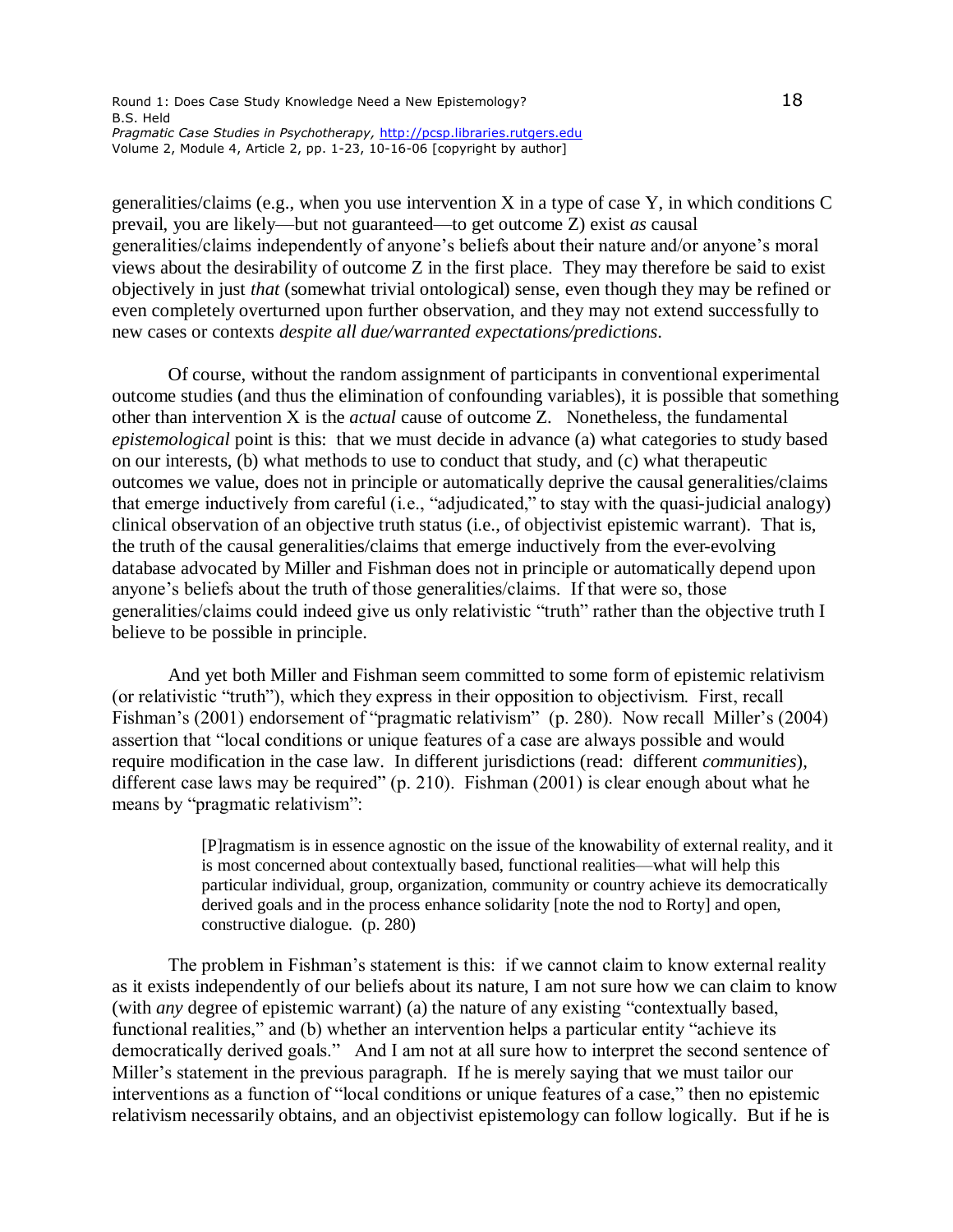#### Round 1: Does Case Study Knowledge Need a New Epistemology? 19 B.S. Held *Pragmatic Case Studies in Psychotherapy,* <http://pcsp.libraries.rutgers.edu> Volume 2, Module 4, Article 2, pp. 1-23, 10-16-06 [copyright by author]

saying (more radically) that the *validity* or *truth* of the (causal) generalities/claims (or "case law") that emerge from the database (under conditions C do X to arrive at Z) depends upon the community of knowers in which such generalities/claims are put forth, he seemingly propounds a relativistic/anti-objectivist epistemology. In that latter case, a statement, proposition, or claim that is true *for* knowers in Community A may not be true *for* knowers in Community B (owing to such standard arguments as their use of different "conceptual schemes" or "interpretive strategies").

On the other hand, if Miller merely means that *in* Community A under conditions C do A to arrive at  $Z_1$  and *in* Community B under conditions C or  $C_1$  do B to arrive at  $Z_2$ , then he is only saying that what we must do to get obligatory or desired outcomes (which themselves may be context-dependent) depends upon the context in which we intervene. However, *that* truth claim does not itself depend for *its* validity on the context of knowers who encounter it *as knowers*; the truth of that claim does not depend on anyone's contextualized beliefs about its truth. Let me put this a bit differently: if what is (claimed to be) true *about* members of Community A (Truth A) is different than what is (claimed to be) true *about* members of Community B (Truth B), then the validity (or nonvalidity) of those claims is still an objective matter, in that their degree of epistemic warrant will hold (nonrelativistically) *for* knowers in Communities A, B, C, D and so on. Thus, both truth claims (Truth A and Truth B) are *in principle* true (or not true) *for* all (rational) knowers. In that case, Miller's is a perfectly objectivist, or nonrelativist, epistemology, at least according to the definitions I have set forth.

I drive that last point home because, recall, Miller (2004) expressly equates objectivity with materialism, which he pits against the "subjective [psychological] world of mind and consciousness" (p. 128). Also recall that Fishman (1999) expressly rejects epistemic objectivity, especially in his adoption of a social constructionist epistemology: "Philosophical pragmatism is founded upon a social constructionist theory of knowledge. . . . The pragmatic 'truth' of a particular perspective does not lie in its correspondence to 'objective reality'" (p. 130). But the fact that Miller's and Fishman's preferred form of clinical knowledge can at least in principle be objective knowledge is just what allows both Miller and Fishman logically to proclaim *without relativist qualification* the benefits of relying upon their database to reduce human suffering in all its many manifestations and contexts. That potential or possible epistemic objectivity also allows Miller to proclaim without relativist qualification that we can discover "powerful clinical generalizations" (p. 193). For example, consider two of Miller's (2004) own "powerful clinical generalizations": (a) "Clients cannot develop moral reciprocity unless they first receive more than they can give" (p. 228); and (b) "By treating another person with respect, fairness and compassion, the psychologist or psychotherapist performs a reparative moral function that helps the client not only to 'feel better' but also, by promoting moral development, to do better" (p. 229). Whether these (causal) generalities/claims are derived inductively from the database is not obvious; however, their potential to enjoy objective or nonrelativistic epistemic warrant exists nonetheless.

Last but not least, the potential for epistemic objectivity that I find in Miller's approach to clinical knowledge also allows him to maintain *without relativist qualification* that getting to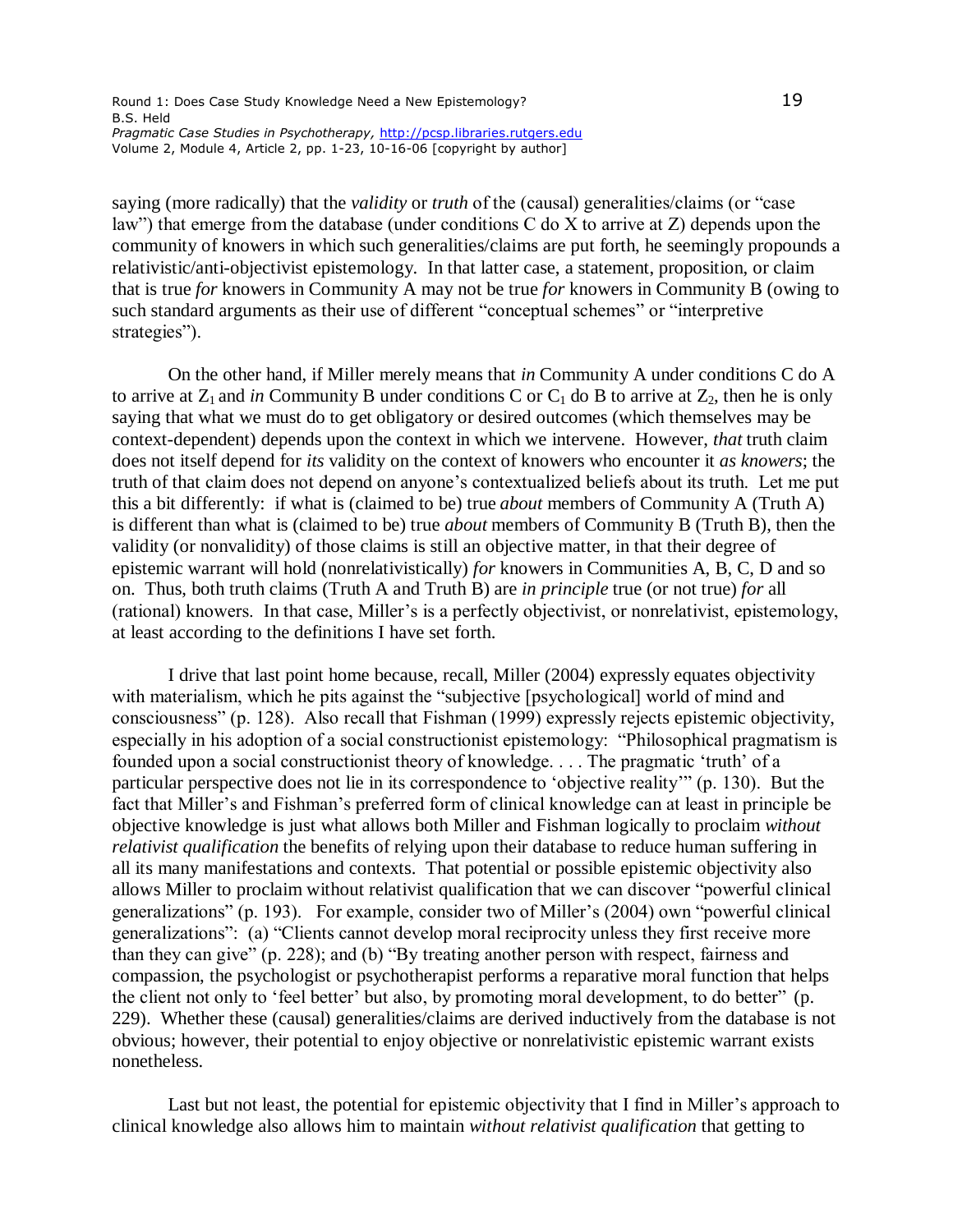know people well in everyday terms is an essential ingredient in reducing human suffering. It is to that last all-important claim that I now turn, as it is there that the moral dimension of knowing something, or even claiming to know something, emerges most clearly.

#### The Morals of Objectivity

That we must tailor what we do clinically in light of the unique particularities of each individual's suffering does not in principle compromise the case study method's ability to generate objective psychological knowledge whose application can help to reduce human suffering. Most relevant to Miller in this regard is his repeated assertion that both the attainment of clinical knowledge and its application in therapy are grounded in getting to know people well in everyday, commonsense ways. This may seem obvious, but I find his point profound nonetheless—so much so that I think it to be profoundly, objectively true! Here are some statements that express this claim in Miller's (2004) own words:

> Many have recognized that clinical knowledge is an extension of our everyday knowledge of how to interact with other people in our culture. (p. 33)

The Legitimacy of Common Sense in Psychology (p. 170)

[I]t is argued here that the epistemology of knowing people well is also critical to an understanding of clinical or professional knowledge. (p. 192)

If one views human research in psychology as an extension of the ordinary ways of knowing people in everyday life, rather than a specialized procedure for extracting data from humans that is set apart from human existence, then there is a way of approaching research on sensitive issues that can do justice to them. (p. 195)

During the decade of the 1990s, as I developed my notion of clinical knowledge as an extension of the everyday morally engaged process of knowing people well, I began to develop interest in the case study. (p. 201)

I not only agree with Miller that clinical knowledge depends upon commonsense knowing, I also go further than him by maintaining that all knowledge of the empirical world depends ultimately (though in many cases not exclusively) upon commonsense knowing. First, note that Miller again squares with Haack (2003), who defends epistemic objectivity not least by describing scientific knowledge as "the long arm of common sense," as she puts it in a chapter title (p. 93). Ultimately, even theoretical knowledge (of entities that cannot be known directly) depends upon knowing that is not theoretically mediated. For example, we cannot know about the nature of black holes in the cosmos without being able to read numbers off some sophisticated instruments. That the *meaning* or *interpretation* of the numbers depends upon the theory in use does not prevent us from knowing the numbers themselves directly as numbers, in commonsense ways.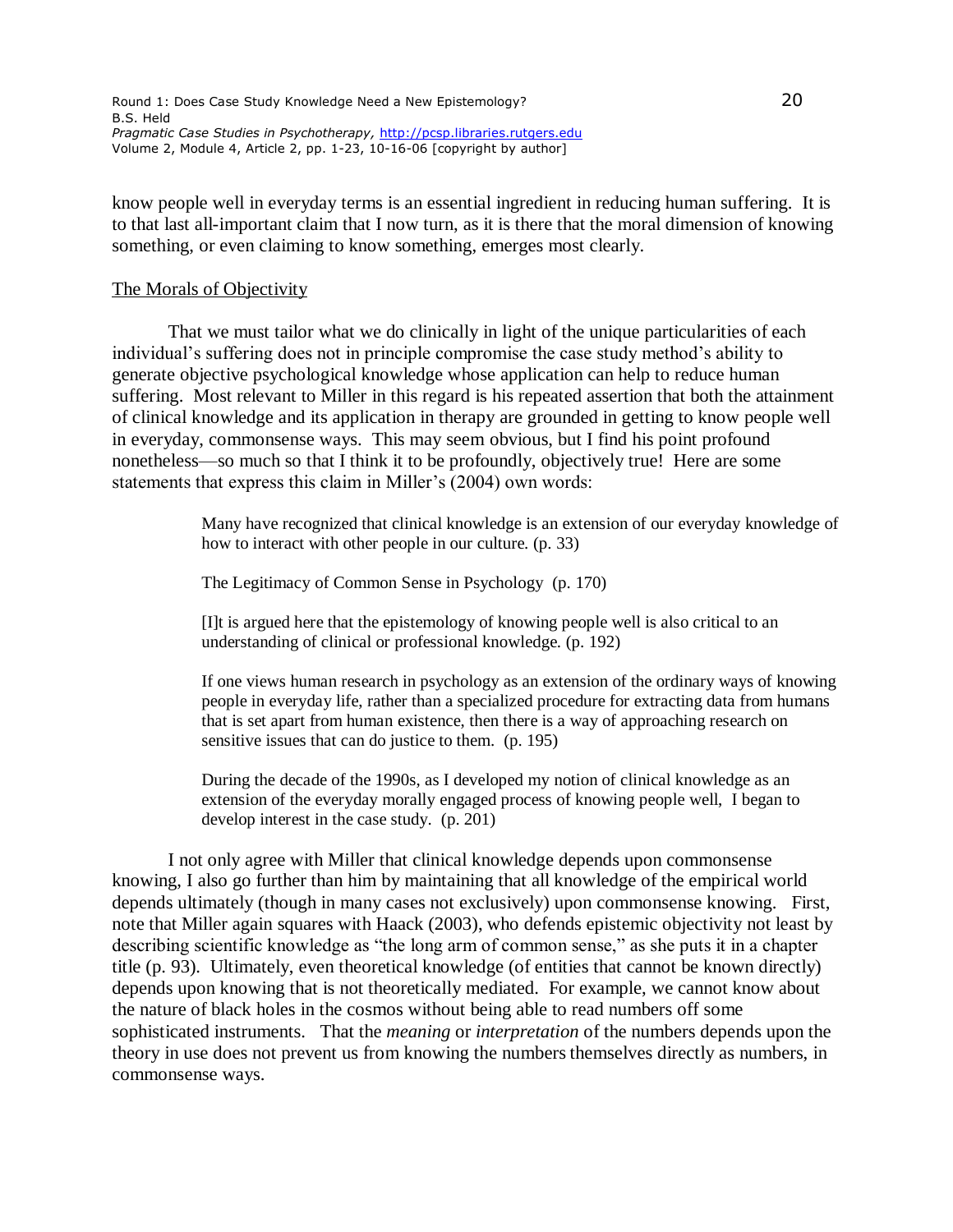Here I invoke the distinction between the use of *theory* and the use of *language* (or a rational/conceptual process) in knowing; these are often conflated in anti-objectivist circles, and the conflation creates more problems than it solves. I will not dive into that hornets nest here except to say this: theory pertains to indirect (or theoretically mediated) knowing of things we cannot know (or observe) directly (such as black holes, quarks, strings, and the causes of depression). And the use of language or concepts does not in principle preclude direct knowing (of entities in our size range), *if* we allow direct knowing a conceptual/linguistic component (which necessitates generality) as well as an experiential component (which necessitates particularity). This heresy I defended in *Back to Reality* (Held, 1995) and do so again with considerably more elaboration in its forthcoming sequel, *Psychology's Interpretive Turn* (Held, 2007), in part by way of the fusion of generality and particularity that, according to Pols (1992, 1998), necessarily inheres in what he calls "rational-experiential engagement" or (direct) "*rational* awareness." On his epistemological account this fusion obtains regardless of the subject matter under empirical investigation.

More to the point of Miller's moral emphasis is this: to tailor the *generals* of clinical knowledge in order to respond optimally to the unique *particulars* of human suffering, it is morally imperative that we work as hard as possible to know those unique particularities as they *are*—that is, independent of anyone's beliefs (including their theories) about how they are (Held, 1995). This is no easy matter, as the effort will, as in any empirical endeavor, necessarily be fraught with fallibility every step of the way. But that unavoidable state of affairs does not mean that we should not do our best in this regard, and to do so is by my lights moral engagement of the first degree. Robinson (1997) expressed the sentiment well when he entitled a paper "The Morals of Objectivity."

To the extent that Miller propounds *this* form of moral engagement, he does our discipline a great service. He is right to insist that the realities of human suffering are available *as* suffering to our commonsense knowing powers and that *this* directly knowable reality has gotten lost in the scientific shuffle of theoretically mediated (or indirect) knowing. Still, he might not agree with me that moral engagement means we must work to know the unique particularities of human suffering as objectively as possible, that is, as they are, just as we must accept that fallibility necessarily obtains in all empirical endeavors. Only then can the case study method and the database to which it gives rise help us alleviate the harsh realities of human suffering, which I think they indeed have potential to do.

## **REFERENCES**

- Bernstein, R. J. (1983). *Beyond objectivism and relativism: Science, hermeneutics, and praxis*. Philadelphia: University of Pennsylvania Press.
- Blackburn, S. (1994). *The Oxford dictionary of philosophy*. Oxford: Oxford University Press.
- Erwin, E. (1997). *Philosophy and psychotherapy: Razing the troubles of the brain*. London: Sage.
- Fishman, D. B. (1999). *The case for pragmatic psychology*. New York: New York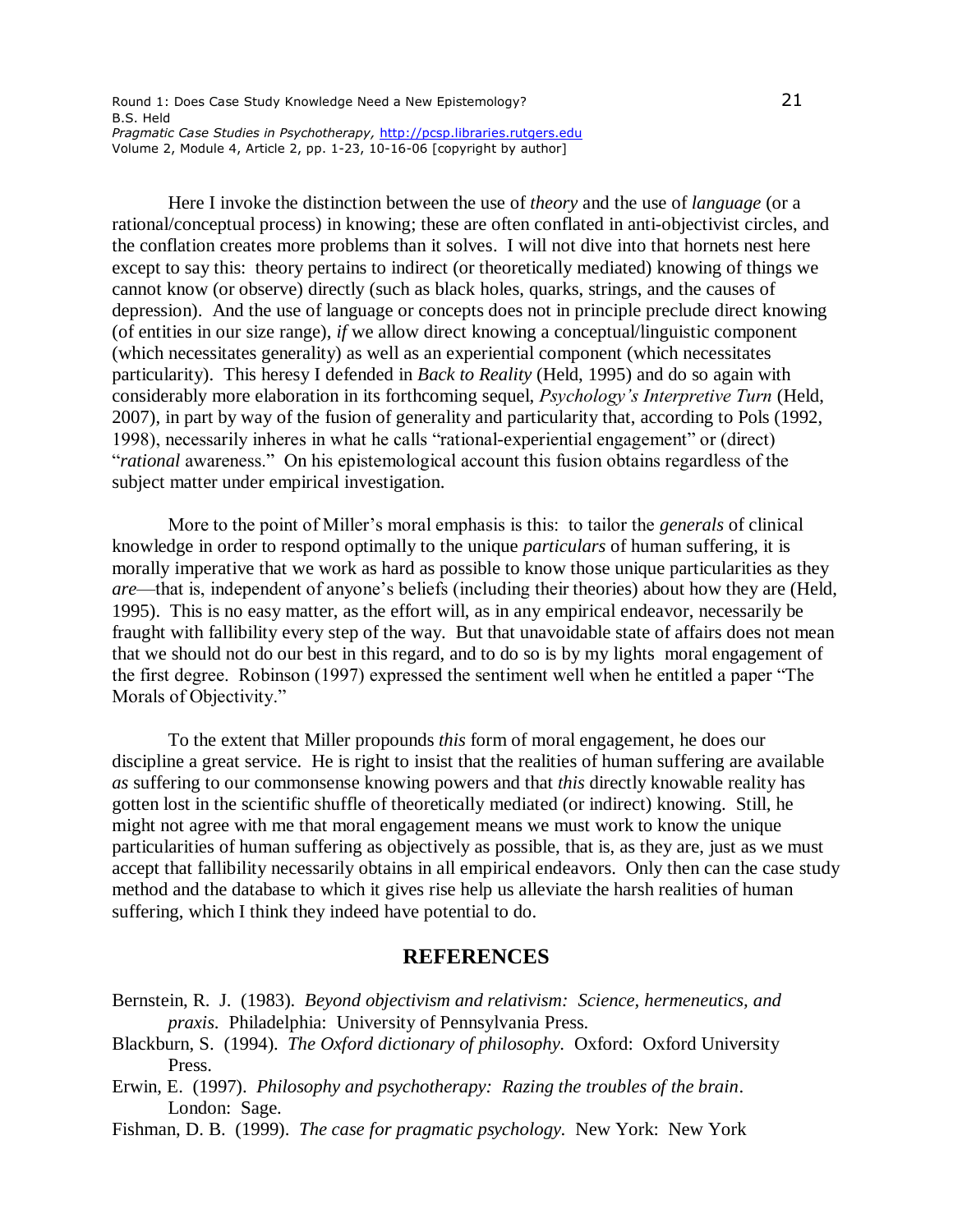University Press.

- Fishman, D. B. (2001). From single case to database: A new method for enhancing psychotherapy, forensic, and other psychological practice. *Applied and Preventive Psychology*, *10*, 275-304.
- Fishman, D. B., & Messer, S. B. (2005). Case-based studies as a source of unity in applied psychology. In R. J. Sternberg (Ed.), *Unity in psychology: Possibility or pipedream?* (pp. 37-59). Washington, DC: American Psychological Association.
- Flanagan, O. (2002). *The problem of the soul: Two visions of mind and how to reconcile them*. New York: Basic Books.
- Friedman, M. (1985). *The healing dialogue in psychotherapy*. New York: Jason Aronson.
- Grünbaum, A. (1988). Are hidden motives in psychoanalysis reasons but not causes of human conduct? In S. B. Messer, L. A. Sass, & R. L. Woolfolk (Eds.), *Hermeneutics and psychological theory: Interpretive perspectives on personality, psychotherapy, and psychopathology* (pp. 149-167). New Brunswick, NJ: Rutgers University Press.
- Haack, S. (1993). *Evidence and inquiry: Towards reconstruction in epistemology*. Oxford: Blackwell.
- Haack, S. (1998). Puzzling out science. In S. Haack, *Manifesto of a passionate moderate: Unfashionable essays* (pp. 90-103). Chicago: University of Chicago Press.
- Haack, S. (2003). *Defending science—within reason: Between scientism and cynicism*. Amherst, NY: Prometheus Books.
- Held, B. S. (1995). *Back to reality: A critique of postmodern theory in psychotherapy*. New York: W. W. Norton.
- Held, B. S. (2002). What follows? Mind dependence, fallibility, and transcendence according to (strong) constructionism's realist and quasi-realist critics. *Theory and Psychology*, *12*, 651-669.
- Held, B. S. (2007). *Psychology's interpretive turn: The search for truth and agency in theoretical and philosophical psychology.* Washington, DC: American Psychological Association.
- Jopling, D. A. (2000). *Self-knowledge and the self*. New York: Routledge.
- Katzko, M. W. (2002). The rhetoric of psychological research and the problem of unification in psychology. *American Psychologist*, *57*, 262-270.
- Kiesler, D. J. (1966). Some myths of psychotherapy research and the search for a paradigm. *Psychological Bulletin*, *65*, 110-136.
- Martin, J., & Sugarman, J. (2002). Agency and soft determinism in psychology. In H. Atmanspacher & R. Bishop (Eds.), *Between chance and choice: Interdisciplinary perspectives on determinism* (pp. 407-424). Thoverton, UK: Imprint Academic.
- Martin, J., Sugarman, J., & Thompson, J. (2003). *Psychology and the question of agency*. Albany, NY: State University of New York Press.
- Miller, R. B. (2004). *Facing human suffering: Psychology and psychotherapy as moral engagement*. Washington, DC: American Psychological Association.
- Nisbett, R. E., Peng, K., Choi, I., & Norenzayan, A. (2001). Culture and systems of